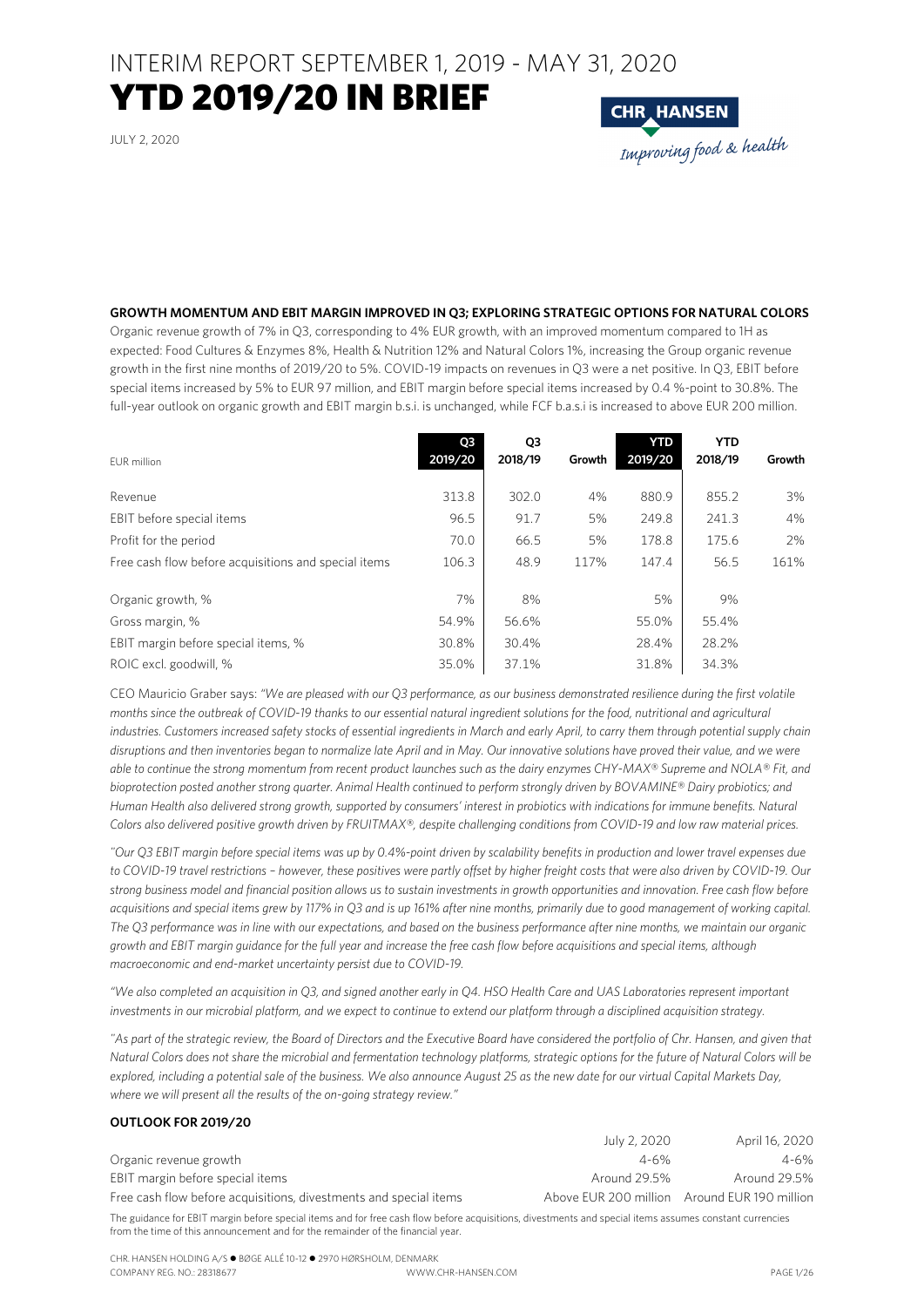### INTERIM REPORT SEPTEMBER 1, 2019 - MAY 31, 2020

### FINANCIAL HIGHLIGHTS AND KEY FIGURES

|                                                      | Q3<br>2019/20 | Q3<br>2018/19 | Growth | <b>YTD</b><br>2019/20 | <b>YTD</b><br>2018/19 | Growth   |
|------------------------------------------------------|---------------|---------------|--------|-----------------------|-----------------------|----------|
| Income statement, EUR million                        |               |               |        |                       |                       |          |
| Revenue                                              | 313.8         | 302.0         | 4%     | 880.9                 | 855.2                 | 3%       |
| Gross profit                                         | 172.3         | 170.8         | 1%     | 484.7                 | 473.8                 | 2%       |
| EBIT before special items                            | 96.5          | 91.7          | 5%     | 249.8                 | 241.3                 | 4%       |
| Special items                                        | (2.9)         | (0.4)         | 625%   | (5.1)                 | (1.4)                 | 264%     |
| EBIT                                                 | 93.6          | 91.3          | 3%     | 244.7                 | 239.9                 | 2%       |
| Profit for the period                                | 70.0          | 66.5          | 5%     | 178.8                 | 175.6                 | 2%       |
| <b>Financial position, EUR million</b>               |               |               |        |                       |                       |          |
| Total assets                                         |               |               |        | 2,267.2               | 1,974.9               |          |
| Invested capital                                     |               |               |        | 1,971.6               | 1,778.0               |          |
| Net working capital                                  |               |               |        | 252.9                 | 266.7                 |          |
| Equity                                               |               |               |        | 840.7                 | 837.0                 |          |
| Net interest-bearing debt                            |               |               |        | 902.2                 | 740.0                 |          |
| Cash flow and investments, EUR million               |               |               |        |                       |                       |          |
| Cash flow from operating activities                  | 128.5         | 85.2          | 51%    | 222.5                 | 151.8                 | 47%      |
| Cash flow used for investing activities              | (144.5)       | (37.2)        | (288)% | (210.2)               | (106.5)               | $(97)$ % |
| Free cash flow                                       | (16.0)        | 48.0          | (133)% | 12.3                  | 45.3                  | (73)%    |
| Free cash flow before acquisitions and special items | 106.3         | 48.9          | 117%   | 147.4                 | 56.5                  | 161%     |
| Earnings per share, EUR                              |               |               |        |                       |                       |          |
| EPS, diluted                                         | 0.53          | 0.50          | 6%     | 1.35                  | 1.33                  | 2%       |
| <b>Key ratios</b>                                    |               |               |        |                       |                       |          |
| Organic growth, % *                                  | 7             | 8             |        | 5                     | 9                     |          |
| Gross margin, %                                      | 54.9          | 56.6          |        | 55.0                  | 55.4                  |          |
| Operating expenses, %                                | 24.2          | 26.2          |        | 26.7                  | 27.2                  |          |
| EBITDA margin before special items, %                | 37.1          | 35.7          |        | 34.9                  | 33.8                  |          |
| EBIT margin before special items, %                  | 30.8          | 30.4          |        | 28.4                  | 28.2                  |          |
| EBIT margin, %                                       | 29.8          | 30.2          |        | 27.8                  | 28.1                  |          |
| ROIC excl. goodwill, %                               | 35.0          | 37.1          |        | 31.8                  | 34.3                  |          |
| ROIC, %                                              | 20.1          | 20.9          |        | 17.9                  | 18.9                  |          |
| NWC, %                                               | 21.3          | 23.2          |        | 21.3                  | 23.2                  |          |
| R&D, %                                               | 7.2           | 7.4           |        | 7.7                   | 7.5                   |          |
| Capital expenditures, %                              | 8.0           | 12.2          |        | 9.1                   | 11.3                  |          |
| Net debt to EBITDA before special items              |               |               |        | 2.1x                  | 1.8x                  |          |

\*Organic growth: Increase in revenue adjusted for sales reduction, acquisitions and divestments, and measured in local currency.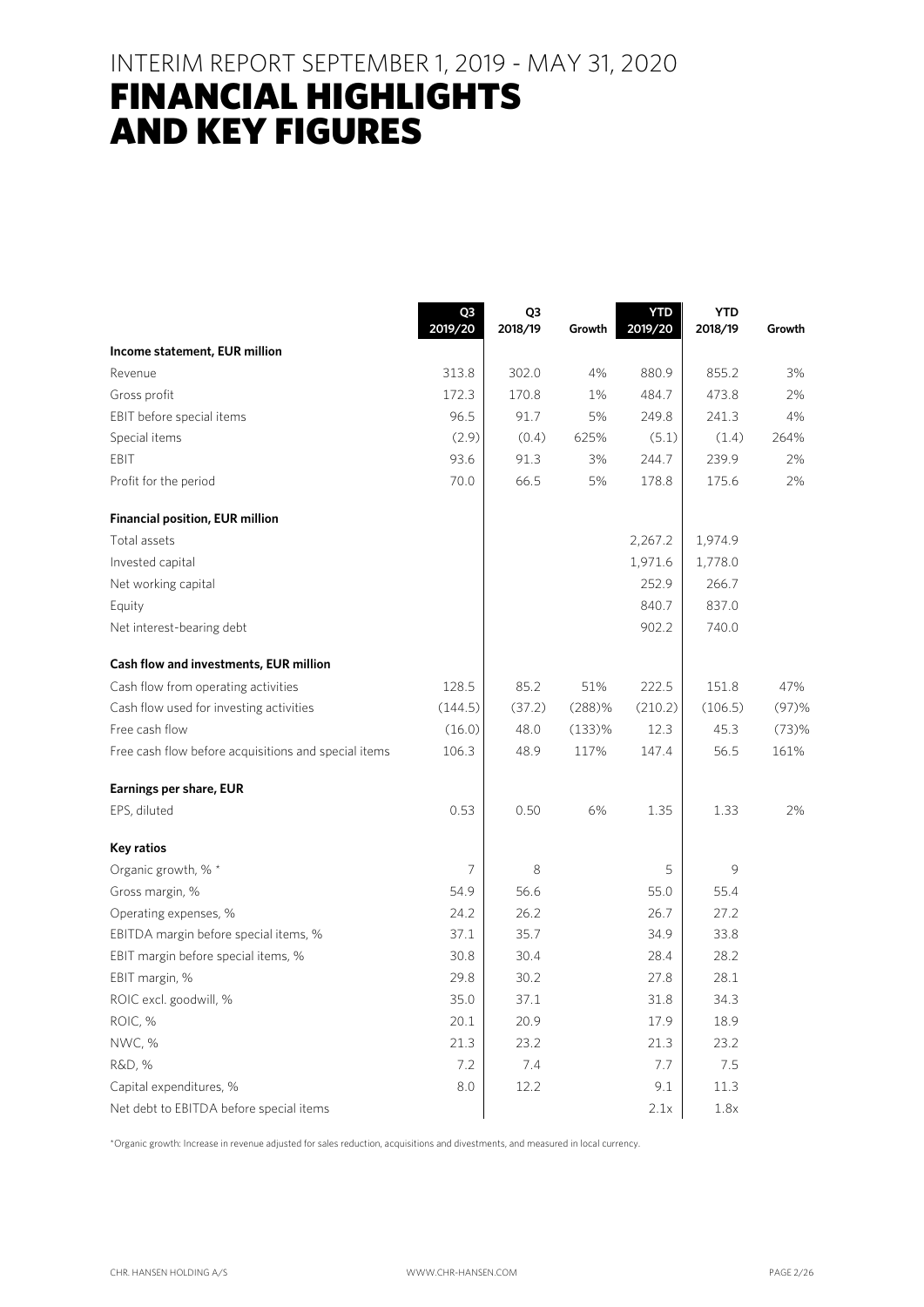

#### **REVENUE GROWTH BY BUSINESS** - YTD **REVENUE GROWTH BY REGION** – YTD



#### **MARKET DEVELOPMENTS**

The end markets for fermented milk were roughly flat in the first nine months of 2019/20, as the impacts of COVID-19 led to reductions in output in China, the largest yogurt market in the world, in the months of February through May. Among the remaining markets Europe is estimated to have grown slightly, while the other regions declined slightly.

The global production of cheese grew by around 1% in the first nine months of 2019/20, broadly driven by all regions. Globally, pricing structures remained in place through Q3, slightly favoring cheese production over available alternatives such as milk powders.

The overall market for probiotics for human health is estimated to have grown by 5-7%, with COVID-19 creating extraordinary demand in all regions during the recent quarter, especially in dietary supplements. After a long period of below-average market growth, the North American dietary supplements market is showing signs of improvement, however it is unclear to what extent this is driven by temporary COVID-19 demand. The global market for probiotics for infant formula has continued at a higher pace than dietary supplements, primarily driven by premiumization of the infant formula category.

The market for microbial-based solutions for animal health developed favorably overall, supported by an increased focus on reducing the use of antibiotics in livestock production. Milk prices in North America were volatile in Q3 due to concerns over supply chains and reduced demand driven by COVID-19, as public schools and restaurants were shut down. In both the US and Europe, shut-downs in meat processing plants impacted meat prices and caused uncertainty in the meat processing industry. Higher prices of pork in Europe and North America, driven in part by the reduced supply of pork in Asia due to African Swine Fever, also supported demand for microbial products.

Conversion to natural colors continued across most segments, particularly driven by coloring foodstuffs such as FRUITMAX®. Absent new regulation to influence conversion, consumer demand for cleaner food labels is a key driver for the inclusion of natural colors. COVID-19 has impacted the market for natural colors negatively as steep declines in food services and on-the-go consumption reduced demand, the effect of which was not fully offset by higher in-home consumption. Raw material prices for key pigments (carmine and annatto) remained very low, impacting pricing for natural colors negatively.

#### **REVENUE**

Organic growth was 5% and adjusted for a negative currency impact of 2% corresponded to a revenue increase of 3%, to EUR 881 million. Organic growth was primarily driven by volume/mix effects, with a positive impact from price increases in local currencies.

In Q3, organic growth was 7% and adjusted for a negative currency impact of 3% corresponded to a revenue increase of 4%. The organic growth of 7% was primarily driven by volume/mix effects.

COVID-19 impacts in Q3 were a net positive for both Food Cultures & Enzymes and Health & Nutrition, as customer inventory building in the start of Q3 was only partially reversed towards the end of Q3.

| <b>REVENUE</b>           | Ο3<br>2019/20 | YTD<br>2019/20 |
|--------------------------|---------------|----------------|
|                          |               |                |
| Organic growth (vol/mix) | 6%            | 4%             |
| Organic growth (price)   | 1%            | 1%             |
| Organic growth           | 7%            | 5%             |
| Currencies               | (3)%          | $(2)\%$        |
| <b>EUR</b> growth        | 4%            | 3%             |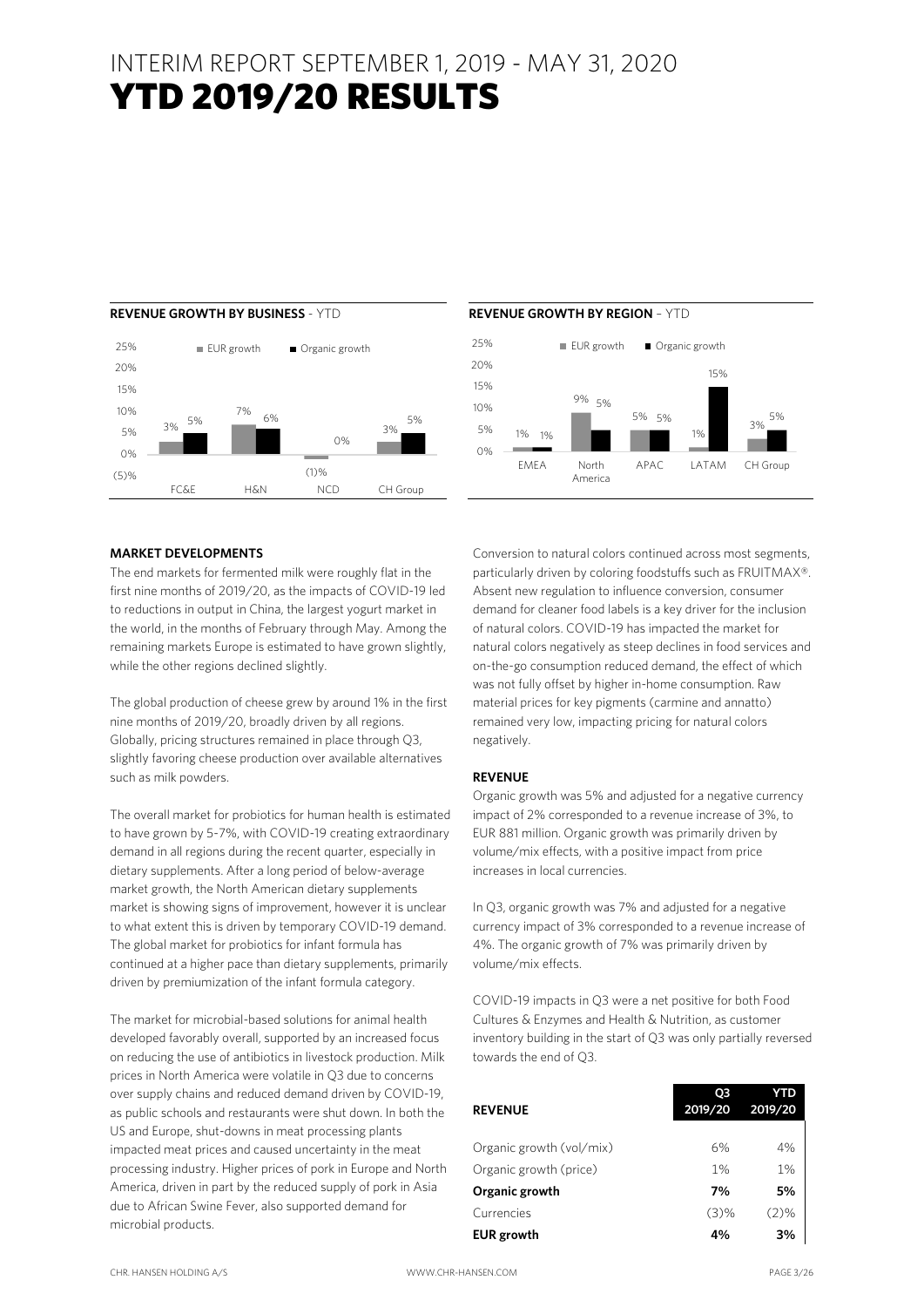#### **REVENUE BY REGION EMEA (Europe, Middle East and Africa)**

Organic growth was 1% and corresponded to a revenue increase of 1%, impacted negatively by the Middle East in particular, whereas Europe was positive. Food Cultures & Enzymes delivered good growth, while Health & Nutrition and Natural Colors declined. Health & Nutrition declined, primarily due to dietary supplements. Natural Colors declined due to lower raw material prices and lower volumes in selected pigments, especially in emerging markets, and also due to lower demand from food service and tourism.

In Q3, organic growth was 6% and adjusted for a negative currency impact of 3% corresponded to a revenue increase of 3%. Both Europe and the Middle East improved momentum from Q2, although the Middle East was still declining. Organic growth was driven by solid growth in Food Cultures & Enzymes, while Health & Nutrition delivered strong growth driven by both Human Health and Animal Health. COVID-19 impacts in Q3 were a net positive for both Food Cultures & Enzymes and Health & Nutrition, as customer inventory building in the start of Q3 was only partially reversed towards the end of Q3. Natural Colors declined, as COVID-19 related impacts were negative.

#### **North America**

Organic growth was 5% and adjusted for a positive currency impact of 4% corresponded to a revenue increase of 9%. Organic growth was driven by strong growth in Health & Nutrition, primarily due to very strong growth in Animal Health driven by Cattle and BOVAMINE® Dairy, but also by solid growth in Human Health, driven by recent product launches and customer inventory building. Natural Colors delivered good growth driven by FRUITMAX®, while Food Cultures & Enzymes was flat.

In Q3, organic growth was 1% and adjusted for a positive currency impact of 4% corresponded to a revenue increase of 5%. Organic growth was driven by good growth in Health & Nutrition, slight growth in Food Cultures & Enzymes, while Natural Colors declined slightly. COVID-19 impacts in Q3 were balanced, as customer inventory building and consumer pantry loading in part were offset by disruptions is both meat processing and much lower activity in food service.

#### **APAC (Asia-Pacific)**

Organic growth was 5% and corresponded to a revenue increase of 5%. Food Cultures & Enzymes was flat as solid growth in fermented milk was offset by a decline in probiotics in China. Health & Nutrition delivered strong growth, primarily

driven by Human Health, and Natural Colors delivered solid growth.

In Q3, organic growth was 13% and adjusted for a negative currency impact of 3% corresponded to a revenue increase of 10%. Food Cultures & Enzymes was flat as solid growth in fermented milk in the region was offset by a decline in probiotics in China. COVID-19 impacts in Q3 were neutral for Food Cultures & Enzymes, with customer inventory building being partly offset by lower yogurt volumes produced, as some producers idled a part of their yogurt production capacity in China in Q3. Health & Nutrition and Natural Colors delivered very strong growth, both driven by COVID-19 related inventory building and high consumer demand for Human Health products, but also by customer wins.

#### **LATAM (Latin America)**

Organic growth was 15% and adjusted for a negative currency impact of 14% corresponded to a revenue increase of 1%. EURbased pricing contributed positively to organic growth. Organic growth was driven by very strong growth in Food Cultures & Enzymes, driven especially by the successful launch of CHY-MAX® Supreme, and strong growth in Natural Colors driven by customer wins. Health & Nutrition declined, as expected, due to timing of orders in Plant Health and less revenue than expected from the soy season.

In Q3, organic growth was 20% and adjusted for a negative currency impact of 23% corresponded to a revenue decrease of 3%. EUR-based pricing contributed positively to organic growth. Organic growth was driven by very strong growth in Food Cultures & Enzymes and Natural Colors, while Health & Nutrition declined as expected due to timing of orders in Plant Health. COVID-19 impacts in Q3 were a net positive for all business areas, as customer inventory building in the start of Q3 was only partially reversed towards the end of Q3.

#### **GROSS PROFIT**

Gross profit was EUR 485 million, a 2% increase from EUR 474 million in the first nine months of 2018/19. The gross margin decreased by 0.4%-point to 55.0%, due to Food Cultures & Enzymes and Natural Colors but partly offset by Health & Nutrition. In Food Cultures & Enzymes, scalability benefits contributed positively while increased freight costs from COVID-19 more than offset the improvement. In Natural Colors lower raw material prices contributed positively, but was more than offset by increased freight costs.

In Q3, gross profit was EUR 172 million, up 1% on 2018/19. The gross margin decreased by 1.7%-point to 54.9%, due to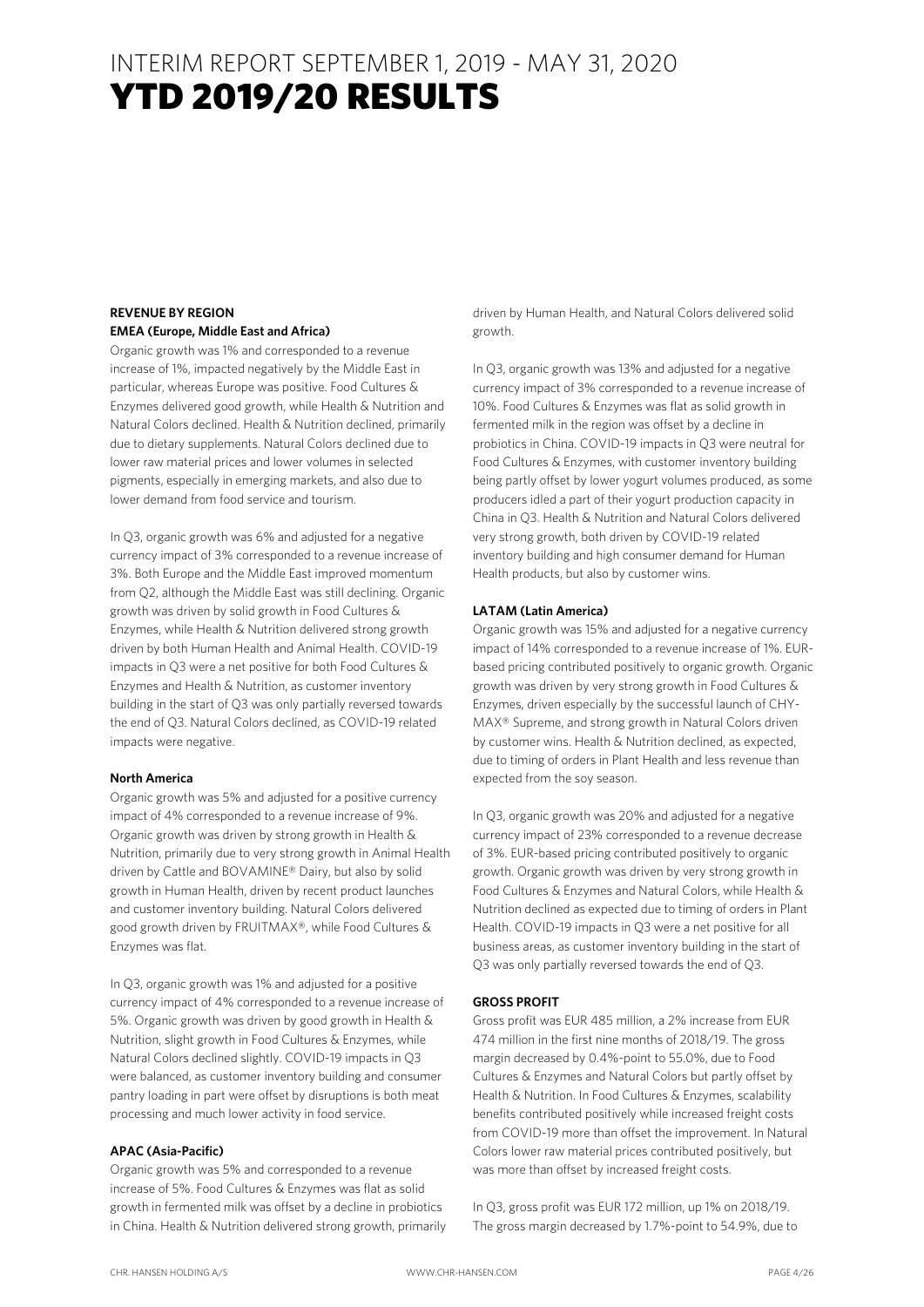the aforementioned drivers in Food Cultures & Enzymes and Natural Colors, while the margin in Health & Nutrition was on par with last year.

#### **OPERATING EXPENSES (% OF REVENUE)**

Operating expenses increased by 1% and totaled EUR 235 million (26.7% of revenue), compared to EUR 233 million (27.2%) in the first nine months of 2018/19.

Total R&D expenditures incurred amounted to EUR 68 million (7.7%), compared to EUR 64 million (7.5%) in the first nine months of 2018/19. The increase in cost relative to sales was primarily driven by increased activities in Food Cultures & Enzymes and Plant Health.

| FUR million                          | 2019/20 | YTD<br>2018/19 |
|--------------------------------------|---------|----------------|
| R&D expenses (P&L)                   | 64.8    | 59.4           |
| - Amortization                       | 5.8     | 5.4            |
| - Impairment                         |         | 0.2            |
| + Capitalization                     | 8.8     | 10.6           |
| <b>R&amp;D</b> expenditures incurred | 67.8    | 64.4           |

Sales & marketing expenses amounted to EUR 120 million (13.7%), compared to EUR 117 million (13.7%) in the first nine months of 2018/19. Increased investments in strategic priorities in Food Cultures & Enzymes and Health & Nutrition were offset by lower travel expenses due to COVID-19 travel restrictions.

Administrative expenses were EUR 52 million (5.9%), compared to EUR 58 million (6.7%) in the first nine months of 2018/19. The lower spend was driven by cost management initiatives and lower travel expenses due to COVID-19 travel restrictions.

Net other operating income was EUR 2 million, on a par with the first nine months of 2018/19.

In Q3, total operating expenses were EUR 76 million (24.2%), compared to EUR 79 million (26.2%) in 2018/19. The decrease was primarily due to lower travel expenses due to COVID-19 travel restrictions.

#### **OPERATING PROFIT (EBIT) BEFORE SPECIAL ITEMS**

EBIT before special items amounted to EUR 250 million, compared to EUR 241 million in the first nine months of 2018/19, an increase of 4%. The increase was driven by Food

Cultures & Enzymes and Health & Nutrition and partly offset by Natural Colors.

The EBIT margin before special items was 28.4%, an increase of 0.2%-point compared to the first nine months of 2018/19. EBIT margins in Food Cultures & Enzymes and Natural Colors were on a par with last year, and the margin in Health & Nutrition increased compared to last year. Currencies had an immaterial impact.

In Q3, the EBIT margin before special items was 30.8%, up from 30.4% last year, driven by lower travel expenses due to COVID-19 travel restrictions and partly offset by higher freight costs. Currencies had a minor negative impact.

#### **SPECIAL ITEMS**

Special items were EUR 5 million, compared to EUR 1 million in the first nine months of 2018/19, primarily related to costs associated with the acquisitions of HSO Health Care and UAS Laboratories, and the establishment of the Bacthera JV.

In Q3, special items were EUR 3 million, compared to EUR 0 million in 2018/19.

#### **OPERATING PROFIT (EBIT)**

EBIT amounted to EUR 245 million, compared to EUR 240 million, and the EBIT margin was 27.8%, compared to 28.1% in the first nine months of 2018/19.

In Q3, the EBIT margin was 29.8%, compared to 30.2% last year.

#### **NET FINANCIALS, SHARE OF JV AND TAX**

Net financial expenses amounted to EUR 9 million, compared to EUR 12 million in the first nine months of 2018/19. Net interest expenses were EUR 10 million, up from EUR 8 million last year. The interest expense from the implementation of IFRS 16 leasing was EUR 2 million.

The net impact from exchange rate adjustments was positive at EUR 1 million, compared to a negative EUR 2 million last year, mainly due to unrealized gains from DKK appreciating against EUR.

The Bacthera JV produced a EUR 3 million loss to Chr. Hansen. The JV was launched in September 2019, so there is no comparison from last year. Several customer contracts have been signed for early-stage feasibility studies during Q2 and Q3.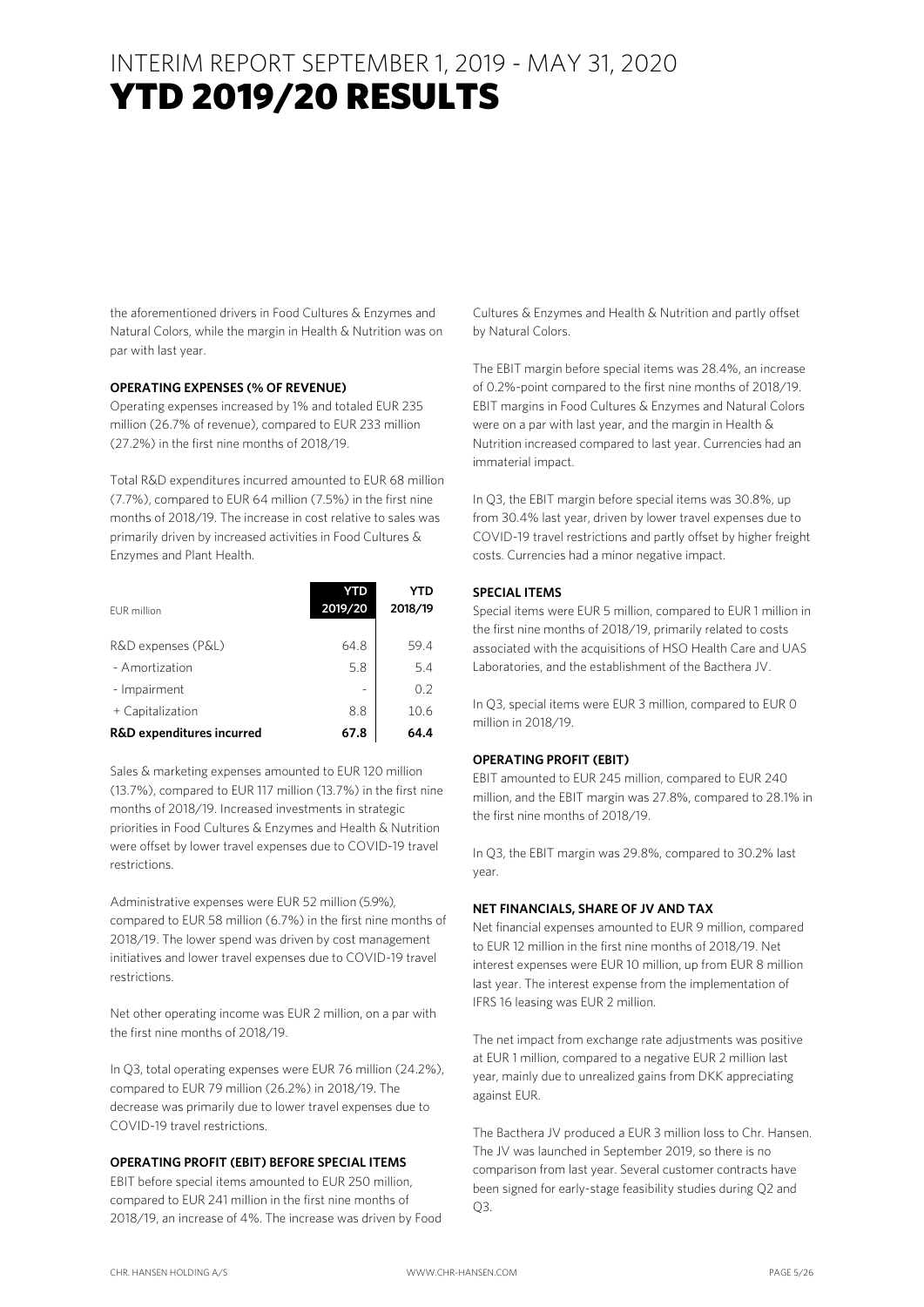

Income taxes were EUR 53 million, equivalent to an effective tax rate of 23%, unchanged compared to the first nine months of 2018/19.

#### **PROFIT FOR THE PERIOD**

Profit for the period was EUR 179 million, compared to EUR 176 million in the first nine months of 2018/19. In Q3, profit was EUR 70 million, compared to EUR 67 million last year.

#### **ASSETS**

At May 31, 2020, total assets amounted to EUR 2,267 million, compared to EUR 1,975 million the year before.

Total non-current assets amounted to EUR 1,792 million, compared to EUR 1,520 million at May 31, 2019. Property, plant and equipment increased by EUR 136 million, while intangible assets increased by EUR 122 million. The increases were driven by the acquisition of HSO Health Care, the saleand-lease-back of the Company's main site in Hørsholm, Denmark, and the implementation of IFRS 16 for leased assets, as well as investments in the microbial platform.

Total current assets amounted to EUR 476 million, compared to EUR 455 million at May 31, 2019. Inventories increased by EUR 8 million, or 4%, and receivables were down by EUR 1 million. Cash increased by EUR 14 million to EUR 82 million.

#### **NET WORKING CAPITAL**

Net working capital was EUR 253 million, or 21.3% of revenue, compared to EUR 267 million, or 23.2%, in the same period last year. The decrease in the percentage of revenue was due to higher payables and lower receivables.

#### **EQUITY**

Total equity amounted to EUR 841 million at May 31, 2020, compared to EUR 837 million a year earlier.



An ordinary dividend for the 2018/19 financial year totaling EUR 124 million was paid out on December 2, 2019.

#### **NET DEBT**

Net interest-bearing debt amounted to EUR 902 million, or 2.1x EBITDA, compared to EUR 740 million or 1.8x EBITDA last year. The increase was mainly driven by the acquisition of HSO Health Care.

#### **RETURN ON INVESTED CAPITAL (ROIC) EXCLUDING GOODWILL**

The return on invested capital excluding goodwill was 31.8%, compared to 34.3% in the first nine months of 2018/19. More than 1%-point of the decline in ROIC was due to the implementation of IFRS 16. Invested capital excluding goodwill increased to EUR 1,111 million, compared to EUR 1,006 million last year, mainly due to investments in the microbial production platform and the acquisition of HSO Health Care.

#### **CASH FLOW**

Cash flow from operating activities was EUR 223 million, compared to EUR 152 million in the first nine months of 2018/19. The improvement was primarily driven by a favorable change in net working capital, IFRS 16 adjustments, lower taxes paid and higher operating profit.

Cash flow used for operational investing activities was EUR 80 million, or 9.1% of revenue, compared to EUR 97 million, or 11.3% of revenue, in the first nine months of 2018/19.

Free cash flow before acquisitions and special items was EUR 147 million, compared to EUR 57 million from the first nine months of 2018/19. The improvement was driven by the positive cash flow from operating activities. Investments in associates was EUR 6 million and represented the investment in the Bacthera JV.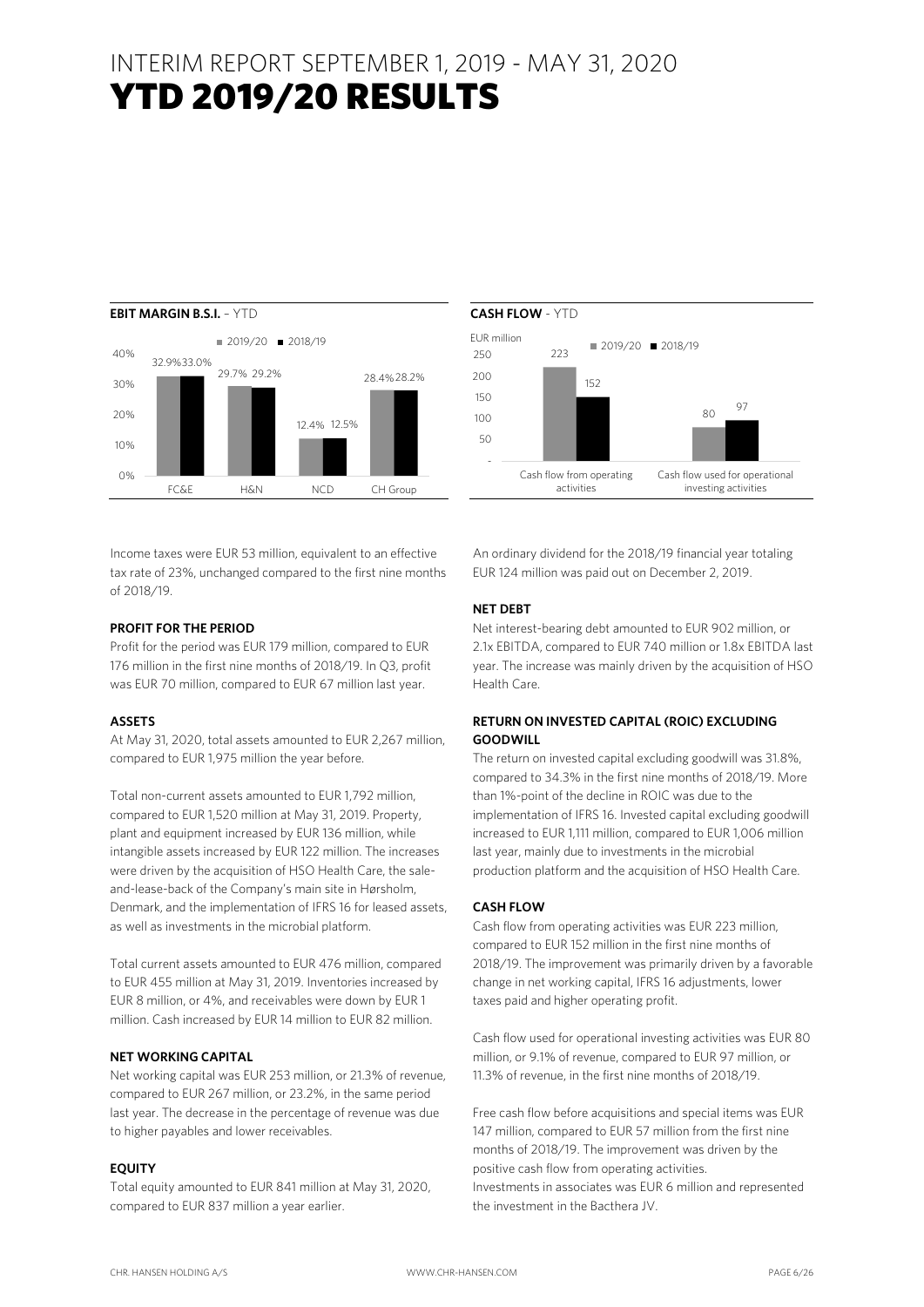### FOOD CULTURES & ENZYMES

#### **59% OF REVENUE**

| EUR million             | Q <sub>3</sub><br>2019/20 | Q3<br>2018/19 | <b>YTD</b><br>2019/20 | <b>YTD</b><br>2018/19 |
|-------------------------|---------------------------|---------------|-----------------------|-----------------------|
| Revenue                 | 181.2                     | 176.7         | 519.8                 | 503.8                 |
| Organic growth          | 8%                        | 8%            | 5%                    | 9%                    |
| EBIT                    | 62.3                      | 62.1          | 171.1                 | 166.4                 |
| EBIT margin             | 34.4%                     | 35.1%         | 32.9%                 | 33.0%                 |
| ROIC excluding goodwill |                           |               | 38.9%                 | 41.1%                 |



#### **REVENUE**

Organic growth for the first nine months of 2019/20 was 5% and adjusted for a negative currency impact of slightly more than 1% corresponded to a revenue increase of 3%. Organic growth comprised 4% from volume/mix and 1% from price increases in local currencies. The price increases were achieved partly by using EUR-based pricing in certain countries.

The organic growth was primarily driven by continued solid growth in core categories such as fermented milk, cheese, enzymes and meat cultures. In enzymes, growth was driven by the launch of CHY-MAX® Supreme, and by continued growth of the NOLA® Fit lactase enzyme. Probiotics declined, primarily driven by consumers down-trading in China.

Bioprotective cultures delivered double-digit organic growth. Growth was driven by the existing segments within fermented milk and meat and primarily by 2<sup>nd</sup> generation products.

In Q3, organic growth was 8% and adjusted for a negative currency impact of 5% corresponded to a revenue increase of 3%. Organic growth comprised 4% from volume/mix and 4%

| 8%                                                           | 8%    | 5%    | 9%    |  |  |
|--------------------------------------------------------------|-------|-------|-------|--|--|
| 62.3                                                         | 62.1  | 171.1 | 166.4 |  |  |
| 34.4%                                                        | 35.1% | 32.9% | 33.0% |  |  |
|                                                              |       | 38.9% | 41.1% |  |  |
|                                                              |       |       |       |  |  |
|                                                              |       |       |       |  |  |
| from price increases. Organic growth was primarily driven by |       |       |       |  |  |
| very strong growth in enzymes and solid growth in fermented  |       |       |       |  |  |
| milk, cheese and meat, while probiotics declined modestly.   |       |       |       |  |  |
| Bioprotection delivered organic growth of approximately 10%. |       |       |       |  |  |
| COVID-19 impacts were a net positive in the quarter, as      |       |       |       |  |  |

Bioprotection delivered organic growth of approximately 10%. COVID-19 impacts were a net positive in the quarter, as customer inventory build-up in the beginning of Q3 was only partly reversed towards the end of Q3. In China, yogurt production by customers was below normal due to temporary shut-downs of capacity, but this was offset by customers increasing inventories of cultures.

#### **EBIT**

EBIT amounted to EUR 171 million, compared to EUR 166 million in the first nine months of 2018/19. The EBIT margin was 32.9%, down by 0.1%-point compared to last year. Scalability benefits and lower travel expenses contributed positively while increased freight costs from COVID-19 more than offset the improvement.

In Q3, the EBIT margin was 34.4%, down by 0.7% compared to last year, driven primarily by increased freight costs from COVID-19 and a minor impact from currencies.

#### **ROIC EXCLUDING GOODWILL**

The return on invested capital excluding goodwill was 38.9%, compared to 41.1% in 2018/19. More than 1%-point of the decline in ROIC was due to the implementation of IFRS 16. Invested capital excluding goodwill increased by EUR 35 million, or 6%, to EUR 611 million. The increase was mainly due to investments in production capacity.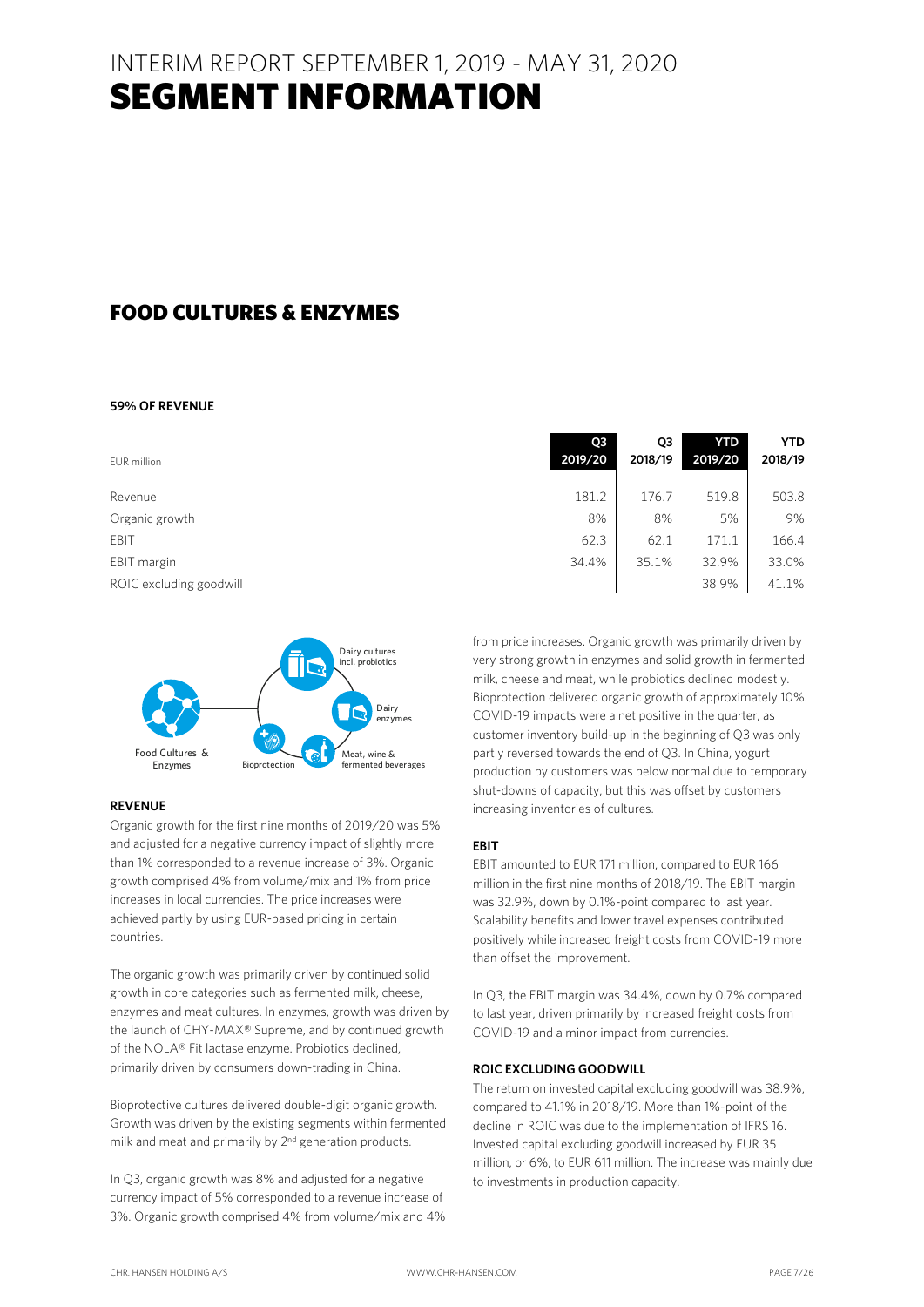### HEALTH & NUTRITION

#### **22% OF REVENUE**

| EUR million             | Q <sub>3</sub><br>2019/20 | Q3<br>2018/19 | <b>YTD</b><br>2019/20 | <b>YTD</b><br>2018/19 |
|-------------------------|---------------------------|---------------|-----------------------|-----------------------|
| Revenue                 | 74.9                      | 66.5          | 195.9                 | 184.6                 |
| Organic growth          | 12%                       | 11%           | 6%                    | 11%                   |
| EBIT                    | 26.0                      | 20.5          | 58.1                  | 54.0                  |
| EBIT margin             | 34.7%                     | 30.8%         | 29.7%                 | 29.2%                 |
| ROIC excluding goodwill |                           |               | 24.3%                 | 26.7%                 |



#### **REVENUE**

Organic growth for the first nine months of 2019/20 was 6%, corresponding to a revenue increase of 7%, mainly due to volume/mix. The acquisition of HSO Health Care contributed positively to the reported growth. Human Health delivered solid growth, while Animal Health delivered very strong growth. Plant Health declined due to timing of orders and lower-than-expected sales for soy crops in Latin America.

The solid growth in Human Health consisted of solid growth in dietary supplements, supported by a recently launched probiotic for pre-term infants, and a flat development in infant formula, primarily due to a very strong development last year.

Animal Health delivered strong growth, driven by very strong growth in Cattle, and strong growth in Poultry & Swine. Sales were supported by the roll-out in North America of a new product, BOVAMINE® Dairy Plus probiotic.

In Q3, organic growth was 12%, and adjusted for a negative currency impact of 2% and a positive acquisition effect from HSO Health Care, corresponded to a revenue increase of 12%, almost entirely from volume/mix. Human Health delivered very strong growth driven by both dietary supplements and infant formula. Extraordinary demand for probiotics, driven by COVID-19 inventory building and consumers' pantry loading,

| OЗ<br>2019/20 | O3<br>2018/19 | YID<br>2019/20 | YID<br>2018/19 |
|---------------|---------------|----------------|----------------|
| 74.9          | 66.5          | 195.9          | 184.6          |
| 12%           | 11%           | 6%             | 11%            |
| 26.0          | 20.5          | 58.1           | 54.0           |
| 34.7%         | 30.8%         | 29.7%          | 29.2%          |
|               |               | 24.3%          | 26.7%          |

and sales of the recently launched probiotic for pre-term infants in North America, combined with customer wins in infant formula, generated the very strong sales growth.

Animal Health delivered strong growth in Cattle and very strong growth in Poultry & Swine as farmer economics supported higher adoption of animal probiotics, in part driven by higher pork production and prices in North America and Europe driven by the reduced supply of pork in Asia following the African Swine Fever. COVID-19 impacts were limited in Q3.

Plant Health declined as expected, and most of the sales for the year 2019/20 are now expected in Q4. Growth in Plant Health for the full year is expected to be driven especially by QuartzoTM in Latin America.

#### **EBIT**

EBIT amounted to EUR 58 million, compared to EUR 54 million in the first nine months of 2018/19. The EBIT margin was 29.7%, up by 0.5%-points compared to last year.

In Q3, the EBIT margin was 34.7%, up by 3.9%-points compared to last year, driven by cost management initiatives and savings from COVID-19 related travel restrictions.

#### **ROIC EXCLUDING GOODWILL**

The return on invested capital excluding goodwill was 24.3%, compared to 26.7% in 2018/19. Around 1%-point of the decline in ROIC was due to the implementation of IFRS 16. Invested capital excluding goodwill increased by EUR 57 million, or 20%, to EUR 341 million. The increase was due to investments in Human Health and the acquisition of HSO Health Care.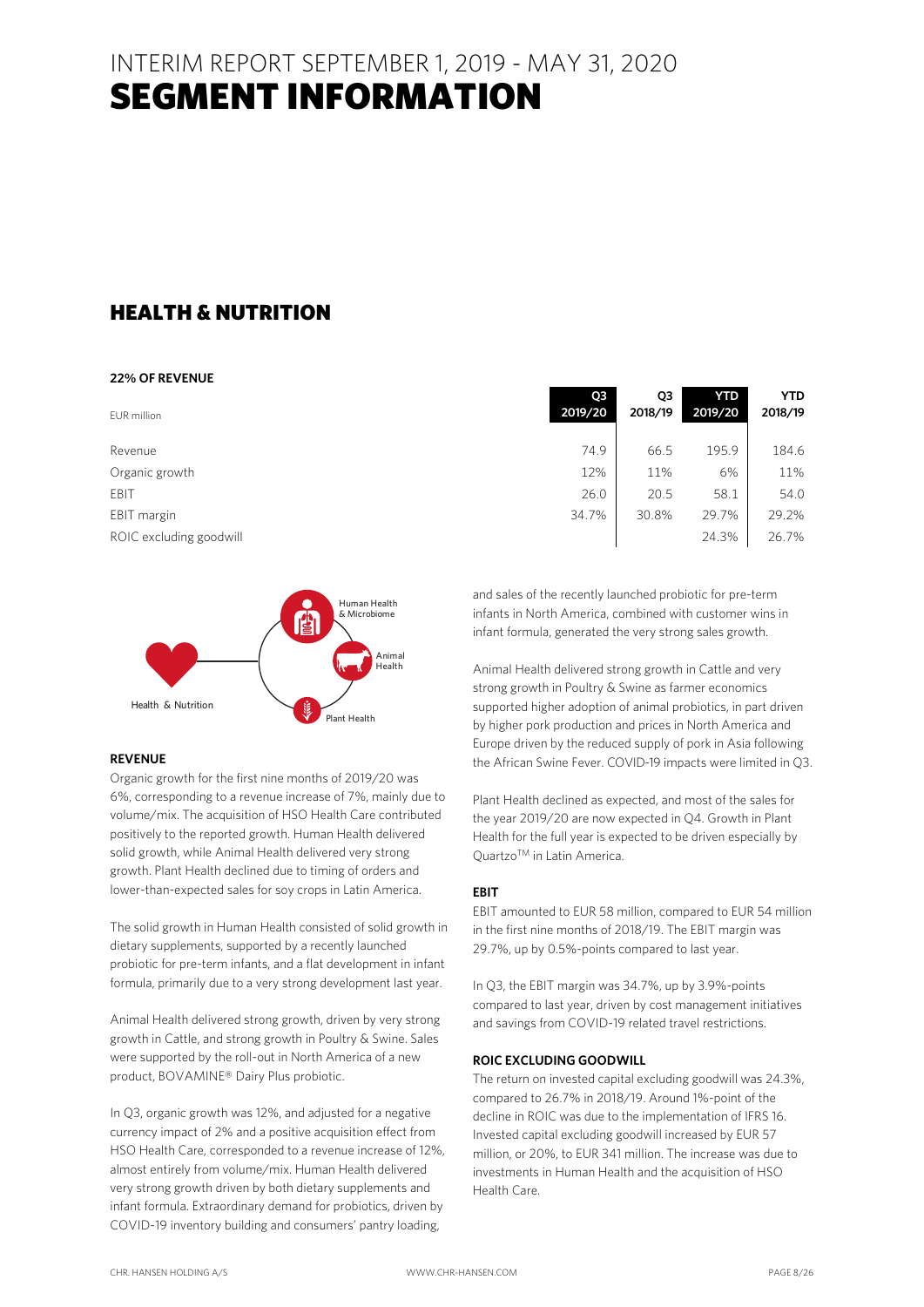### NATURAL COLORS

#### **19% OF REVENUE**

| EUR million             | Q <sub>3</sub><br>2019/20 | Q3<br>2018/19 | <b>YTD</b><br>2019/20 | <b>YTD</b><br>2018/19 |
|-------------------------|---------------------------|---------------|-----------------------|-----------------------|
| Revenue                 | 57.7                      | 58.8          | 165.2                 | 166.8                 |
| Organic growth          | 1%                        | 3%            | 0%                    | 4%                    |
| EBIT                    | 8.2                       | 9.1           | 20.6                  | 20.9                  |
| EBIT margin             | 14.3%                     | 15.5%         | 12.4%                 | 12.5%                 |
| ROIC excluding goodwill |                           |               | 19.2%                 | 21.7%                 |



#### **REVENUE**

Organic growth for the first nine months of 2019/20 was flat, and reported revenues were largely on par with last year. Volumes increased by 2% but were offset by lower prices.

FRUITMAX® continued to grow strongly, particularly in EMEA and North America, but was offset by a decline in traditional natural colors, primarily driven by continued low raw material prices for carmine and annatto negatively impacting pricing of natural colors.

Organic growth was strong in LATAM, solid in APAC and good in North America, while EMEA declined, mainly driven by COVID-19 impacts, and lower raw material prices and a challenging economic climate in emerging markets, impacting demand for natural colors.

In Q3, organic growth was 1%, and adjusted for a negative currency impact of 3% corresponded to revenue decrease of 2%. Organic growth comprised approximately 2% from volume/mix effects and a negative 1% from pricing. FRUITMAX® delivered very strong growth in most regions, while traditional natural colors declined as low raw material prices for carmine and annatto impacted selling prices

| OЗ<br>2019/20 | O3<br>2018/19 | YID<br>2019/20 | YID<br>2018/19 |
|---------------|---------------|----------------|----------------|
| 57.7          | 58.8          | 165.2          | 166.8          |
| 1%            | 3%            | 0%             | 4%             |
| 8.2           | 9.1           | 20.6           | 20.9           |
| 14.3%         | 15.5%         | 12.4%          | 12.5%          |
|               |               | 19.2%          | 21.7%          |

negatively. COVID-19 has impacted Natural Colors negatively since customers' inventory building and increasing in-home consumption was more than offset by steep declines in food services and on-the-go consumption, resulting in overall reduced demand.

#### **EBIT**

EBIT amounted to EUR 21 million, on a par with the first nine months of 2018/19. The EBIT margin was 12.4%, down 0.1% point compared to last year.

In Q3, the EBIT margin was 14.3%, down by 1.2%-points compared to last year. Increased freight costs and negative currency impacts were only partly offset by lower raw material prices and cost savings from COVID-19 travel restrictions.

#### **ROIC EXCLUDING GOODWILL**

The return on invested capital was 19.2%, compared to 21.7% in 2018/19. Around 1%-point of the decline in ROIC was due to the implementation of IFRS 16. Invested capital increased by EUR 13 million, or 9%, to EUR 159 million. The increase was primarily driven by investments in the application center in France.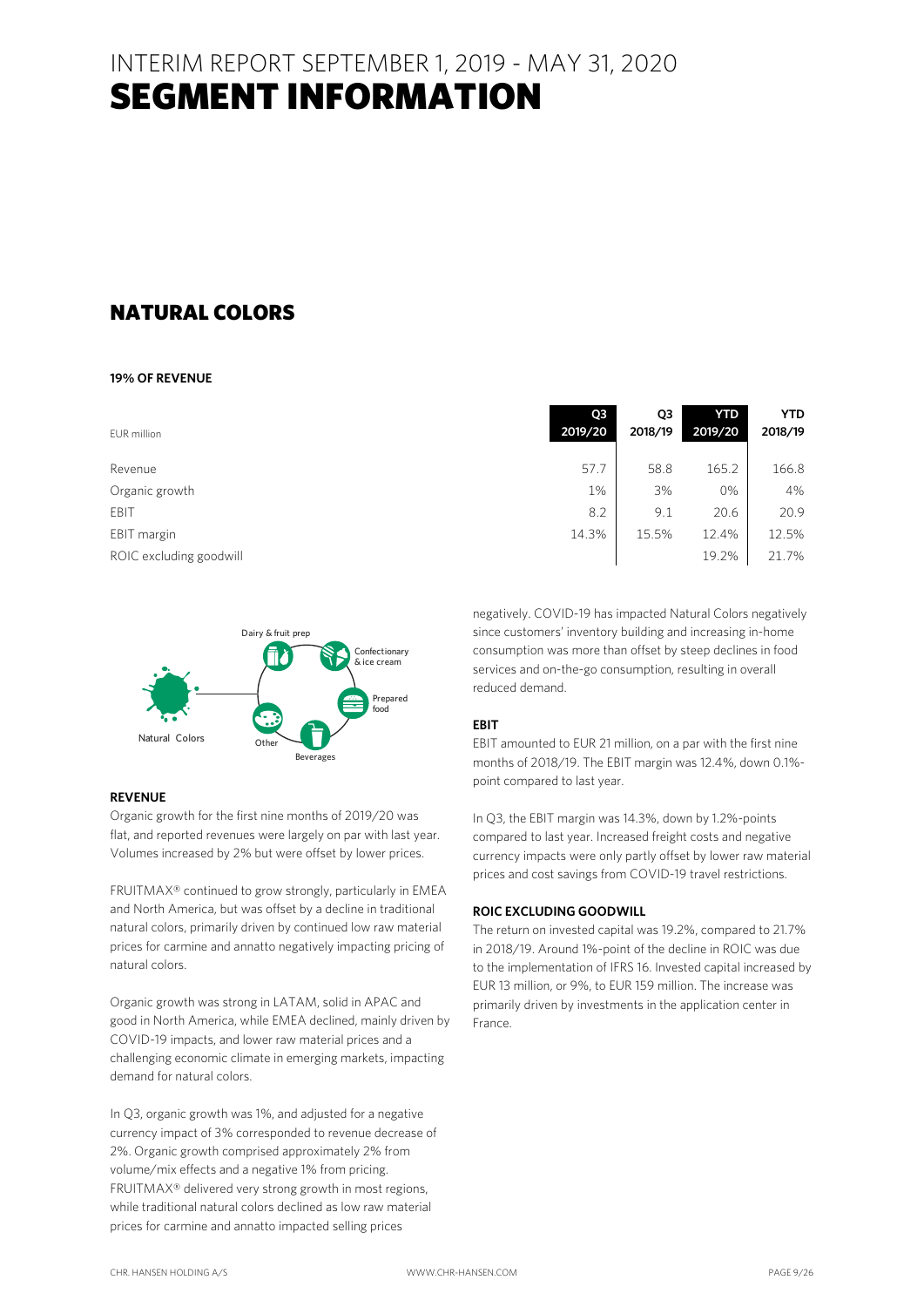### INTERIM REPORT SEPTEMBER 1, 2019 - MAY 31, 2020 **OUTLOOK FOR 2019/20**

#### **COVID-19**

The net impact from COVID-19 in Q3 was not material, as positive effects from customers building safety inventories in the beginning of Q3, were partly offset by a reduction of the same inventories towards the end of Q3. Supply chains proved to be resilient, but uncertainty around customer demand remains high, especially in the medium term. A global recession, or other negative macroeconomic events, triggered by COVID-19 may affect demand negatively in the mediumterm, especially in emerging markets, and a combination of quarantine measures and recession may change consumption patterns between eating out, on-the-go and in-home. The various quarantine measures and travel restrictions already imposed around the world make it more difficult to visit customers to advance projects with new innovative solutions, a very important growth driver for Chr. Hansen, and this will slow the progress of the commercial project pipeline in the medium-term. The impacts of COVID-19 are continuously being monitored and evaluated for their short- and mediumterm effects.

In addition to the Other Assumptions listed below, specifically related to COVID-19, the guidance for the year assumes that Chr. Hansen and key customers can maintain production and transport products at current levels, and that the situation does not deteriorate or impose restrictions on the flow of goods and hence our ability to serve customers. The guidance also assumes that there are no major supply disruptions in neither the raw material supply to Chr. Hansen, nor in the raw material supply, such as milk, to our customers. Keeping the food and nutrition industries running is highly important for nations, governments and consumers, and Chr. Hansen is working closely with customers and authorities to secure business continuity.

#### **ORGANIC REVENUE GROWTH**

For 2019/20, expectations for organic growth are maintained at 4-6%. The Microbial Platform, which is the combination of Food Cultures & Enzymes and Health & Nutrition, is expected to grow mid-single digit. Food Cultures & Enzymes is expected to grow significantly above the relatively low end market growth, and with a positive impact from EUR pricing. Continued momentum in recently launched innovation, such as CHY-MAX® Supreme and NOLA® Fit, and continued execution on the commercial pipeline will remain the key growth drivers. Organic growth in Health & Nutrition will primarily be driven by Animal Health and Human Health. Natural Colors is still expected to deliver flat to slight organic growth due to continued low raw material prices and COVID-19.

#### **EBIT MARGIN BEFORE SPECIAL ITEMS (B.S.I.)**

The EBIT margin b.s.i. is still expected to be around 29.5%. Increased utilization of production capacity in Food Cultures & Enzymes and lower travel activities will have a positive impact on the margin, which is expected to be offset by investments in the lighthouse projects, as well as higher freight cost due to COVID-19. Acquisitions are expected to have a minor negative on Group EBIT margins before special items.

#### **FREE CASH FLOW**

Free cash flow before acquisitions and special items is now expected to be above EUR 200 million, as COVID-19 has delayed CAPEX projects. As a result, cash flow used for operational investment activities is now expected to be lower and around the EUR 139 million realized in 2018/19 (excluding the proceeds from the sale-and-lease-back).

#### **OTHER ASSUMPTIONS**

The outlook is based on constant currencies and stable raw material prices and assumes no further acquisitions. The outlook is also based on the current political and economic environment. Any deterioration in the political and economic climate might impact the outlook negatively. This includes, but is not limited to, the economic climate in several key emerging markets; the risk of a global economic recession; the overall situation in the Middle East, including any potential sanctions; a deepening of the US-China trade tensions; an escalation of the US-EU tariff situation; and a disruptive outcome of the EU-UK Brexit negotiations.

#### **STRATEGY UPDATE**

As communicated on January 15, 2020, Chr. Hansen intended to announce the results of its strategic review in April 2020. However, as communicated on April 16, 2020, due to the extraordinary uncertainty in the global macroeconomic environment resulting from COVID-19 for the short- and medium-term, the Board of Directors and the Executive Board at that time decided to postpone the finalization and conclusions of the ongoing strategy review.

The strategic review, including an assessment of the near- and medium-term impacts of COVID-19, has continued in Q3, and the full results are expected to be communicated upon finalization on August 24, 2020, and presented in-depth at a virtual Capital Markets Day on August 25, 2020. Given Chr. Hansen's strong belief in the opportunities inherent in the current strategy, significant changes from the focus on microbial and fermentation technology platforms should not be expected. Likewise, significant changes to the capital allocation principles employed by Chr. Hansen since 2013, which has prioritized organic growth followed by bolt-on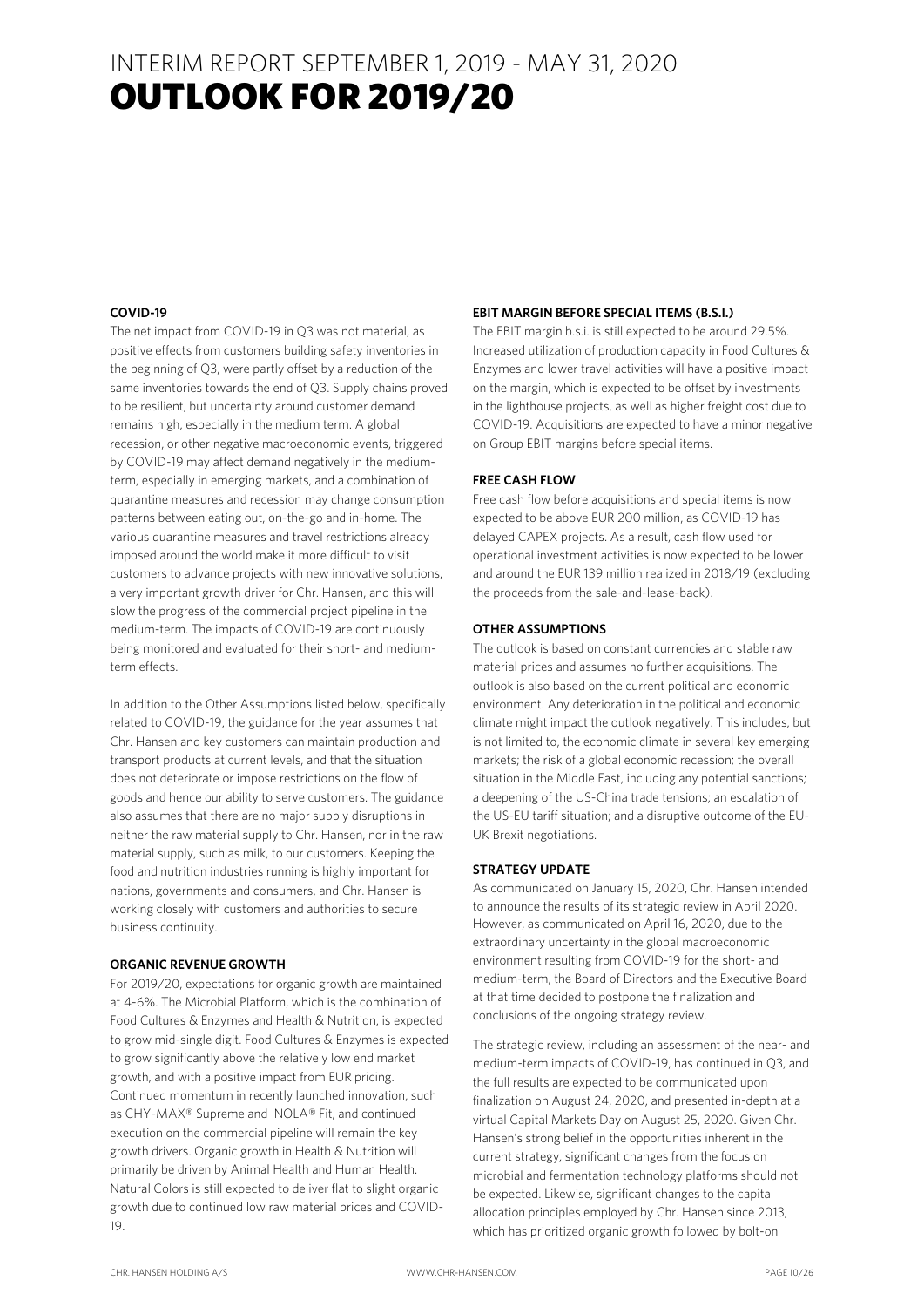acquisitions to strengthen and extend the microbial platform, should not be expected. The recent acquisition of HSO Health Care and the recently announced agreement to acquire UAS Laboratories are strong examples of extensions of the microbial platform. Finally, according to the capital allocation principles, the third priority is paying out ordinary dividends, and the fourth priority is distributing any excess cash to shareholders in the form of extraordinary dividends or share buy-backs, as appropriate.

As part of the strategic review, the Board of Directors and the Executive Board have considered the portfolio of Chr. Hansen, and given that Natural Colors does not share the microbial and fermentation technology platforms, strategic options for the future of Natural Colors will be explored, including a potential sale of the business.

#### **SENSITIVITY**

Chr. Hansen is a global company serving more than 140 countries through subsidiaries in more than 30 countries.

The most significant currency exposure relates to USD, which accounts for around 30% of revenue, while exposure to other currencies is more modest. A 5% decrease in the EUR/USD exchange rate would impact revenue measured in EUR negatively by EUR 15-20 million.

Organic revenue growth is sensitive to exchange rate fluctuations in currencies for which Chr. Hansen applies a EUR-based pricing model, and to changes in raw material prices for Natural Colors as some contracts are adjusted for movements in raw material prices.

The EBIT margin is also sensitive to exchange rate fluctuations and to changes in raw material prices for Natural Colors. Production in the US and sourcing in USD only partly offset the impact on revenue from changes in the EUR/USD exchange rate. Therefore, the relative EBIT exposure is higher than the revenue exposure. A 5% decrease in the EUR/USD exchange rate would impact EBIT negatively by roughly half of the revenue impact.

The sensitivity to currency developments also applies to the free cash flow.

The use of currency hedging of balance sheet exposures and future cash flows is described in note 4.3 to the Consolidated Financial Statements 2018/19.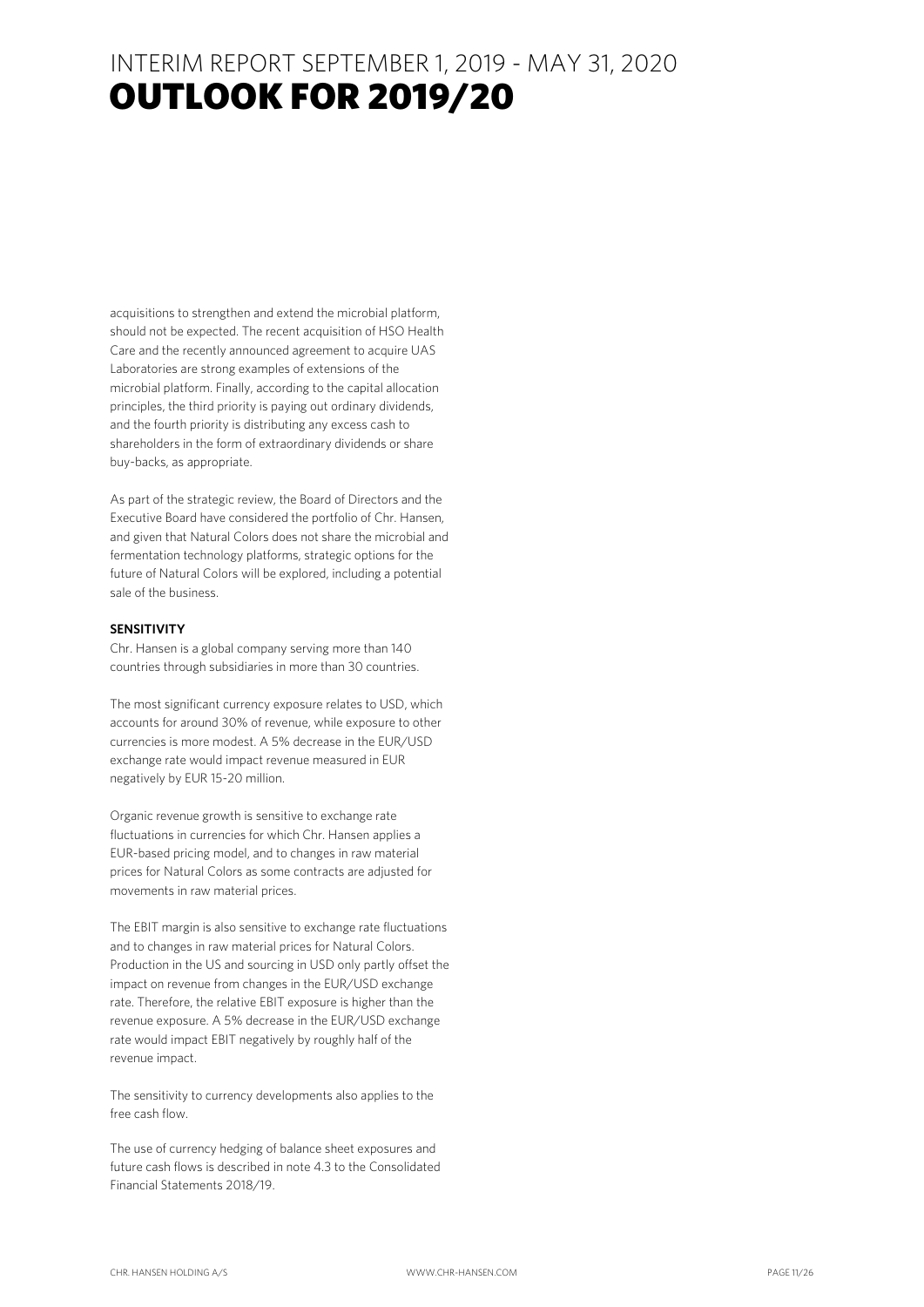### INTERIM REPORT SEPTEMBER 1, 2019 - MAY 31, 2020

### STATEMENT OF THE BOARD OF DIRECTORS AND EXECUTIVE BOARD

Today, the Board of Directors and Executive Board have considered and approved the interim report for Chr. Hansen Holding A/S for the period from September 1, 2019 to May 31, 2020. The interim report has not been audited or reviewed by the Company's independent auditors.

The unaudited interim report has been prepared in accordance with International Financial Reporting Standards and IAS 34 as adopted by the EU, and additional Danish regulations.

In our opinion, the accounting policies used are appropriate and the overall presentation of the interim report is adequate. Furthermore, the interim report gives a true and fair view of the Group's assets, liabilities and financial position at May 31, 2020, and of the results of the Group's operations and cash flow for the period from September 1, 2019 to May 31, 2020.

We further consider that the Management's Review in the preceding pages includes a true and fair account of the development and performance of the Group, the results for the period and the financial position, together with a description of the principal risks and uncertainties that the Group faces, in accordance with Danish disclosure requirements for listed companies. Besides what has been disclosed in this report, no changes in the Group's most significant risks and uncertainties have occurred relative to what was disclosed in the Annual Report of Chr. Hansen Holding A/S for 2018/19.

Hørsholm, July 2, 2020

#### Executive Board

| Mauricio Graber<br>President and CEO | Søren Westh Lonning<br><b>CFO</b> | Thomas Schäfer<br><b>CSO</b> |                |
|--------------------------------------|-----------------------------------|------------------------------|----------------|
| <b>Board of Directors</b>            |                                   |                              |                |
| Dominique Reiniche<br>Chair          | Jesper Brandgaard<br>Vice Chair   | Luis Cantarell               | Lisbeth Grubov |
| Charlotte Hemmingsen                 | Heidi Kleinbach-Sauter            | Niels Peder Nielsen          | Per Poulsen    |
| Kim Ib Sørensen                      | Kristian Villumsen                | Mark Wilson                  |                |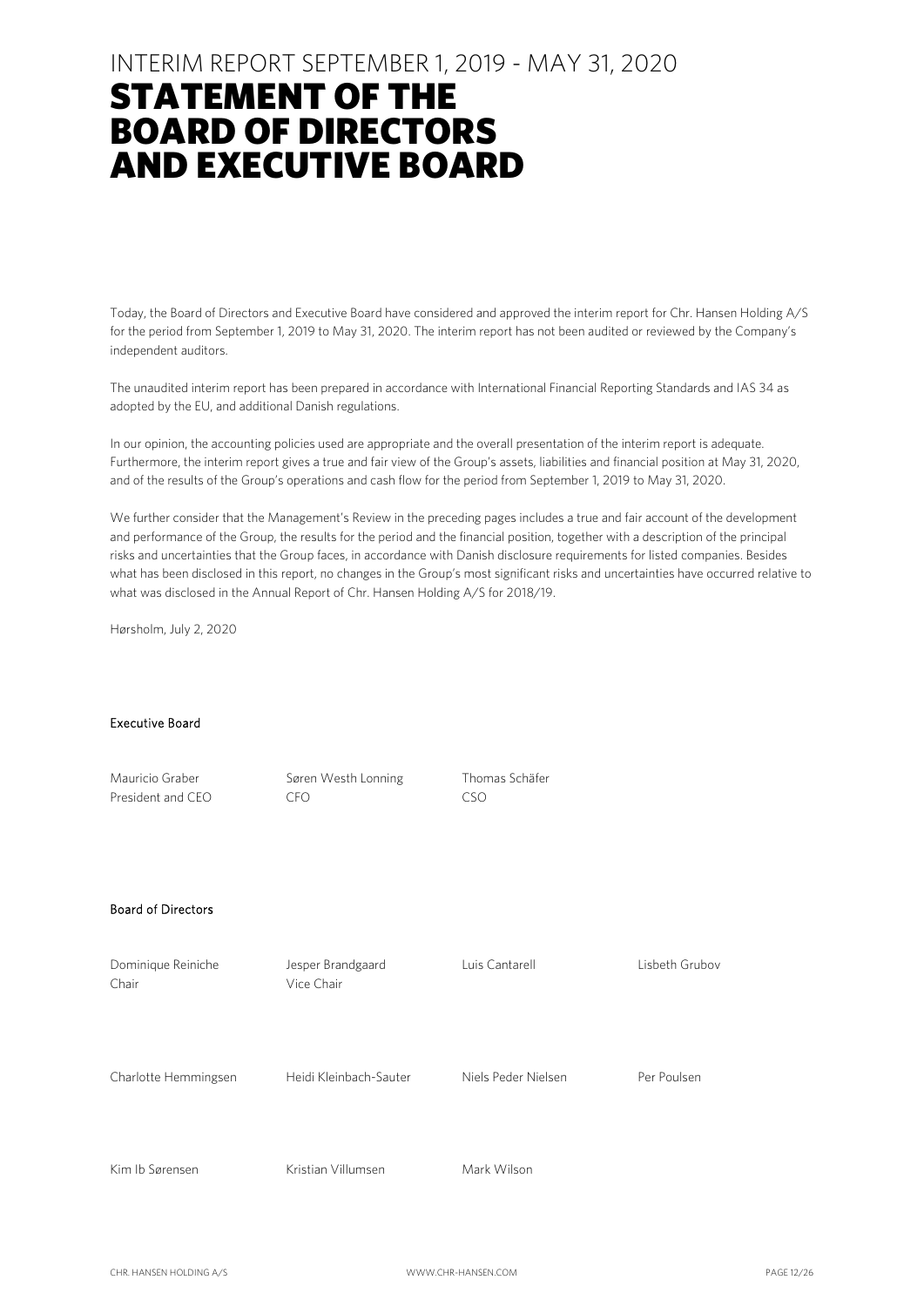### INTERIM REPORT SEPTEMBER 1, 2019 - MAY 31, 2020 ADDITIONAL

## INFORMATION

#### **CONFERENCE CALL**

Chr. Hansen will host a conference call on July 2, 2020 at 10:00 am CEST. The conference call can be accessed via the Company's website, www.chr-hansen.com.

For further information, please contact:

Martin Riise, Head of IR +45 53 39 22 50

Annika Stern, IR Officer +45 23 99 23 82

#### **FINANCIAL CALENDAR**

October 8, 2020 Annual Report 2019/20 November 25, 2020 Annual General Meeting 2020

#### Company information

Chr. Hansen Holding A/S Bøge Allé 10-12 2970 Hørsholm Denmark Tel. +45 45 74 74 74 www.chr-hansen.com

Company reg. no.: 28318677

#### **FORWARD-LOOKING STATEMENTS**

This report contains forward-looking statements. Such statements are subject to risks and uncertainties, as various factors, many of which are beyond the control of Chr. Hansen Holding A/S, may cause actual developments and results to differ materially from the expectations expressed in this report.

#### **ABOUT CHR. HANSEN**

Chr. Hansen is a leading global bioscience company that develops natural ingredient solutions for the food, nutritional, pharmaceutical and agricultural industries. We develop and produce cultures, enzymes, probiotics and natural colors for a rich variety of foods, confectionery, beverages, dietary supplements and even animal feed and plant protection. Our product innovation is based on around 40,000 microbial strains – we like to refer to them as "good bacteria." Our solutions enable food manufacturers to produce more with less – while also reducing the use of chemicals and other synthetic additives – which makes our products highly relevant in today's world. Sustainability is an integral part of Chr. Hansen's vision to improve food and health. In 2019 Chr. Hansen was ranked as the world's most sustainable company by Corporate Knights thanks to our strong sustainability efforts and our many collaborative partnerships with our customers. We have been delivering value to our partners – and, ultimately, end consumers worldwide – for over 145 years. We are proud that more than 1 billion people consume products containing our natural ingredients every day.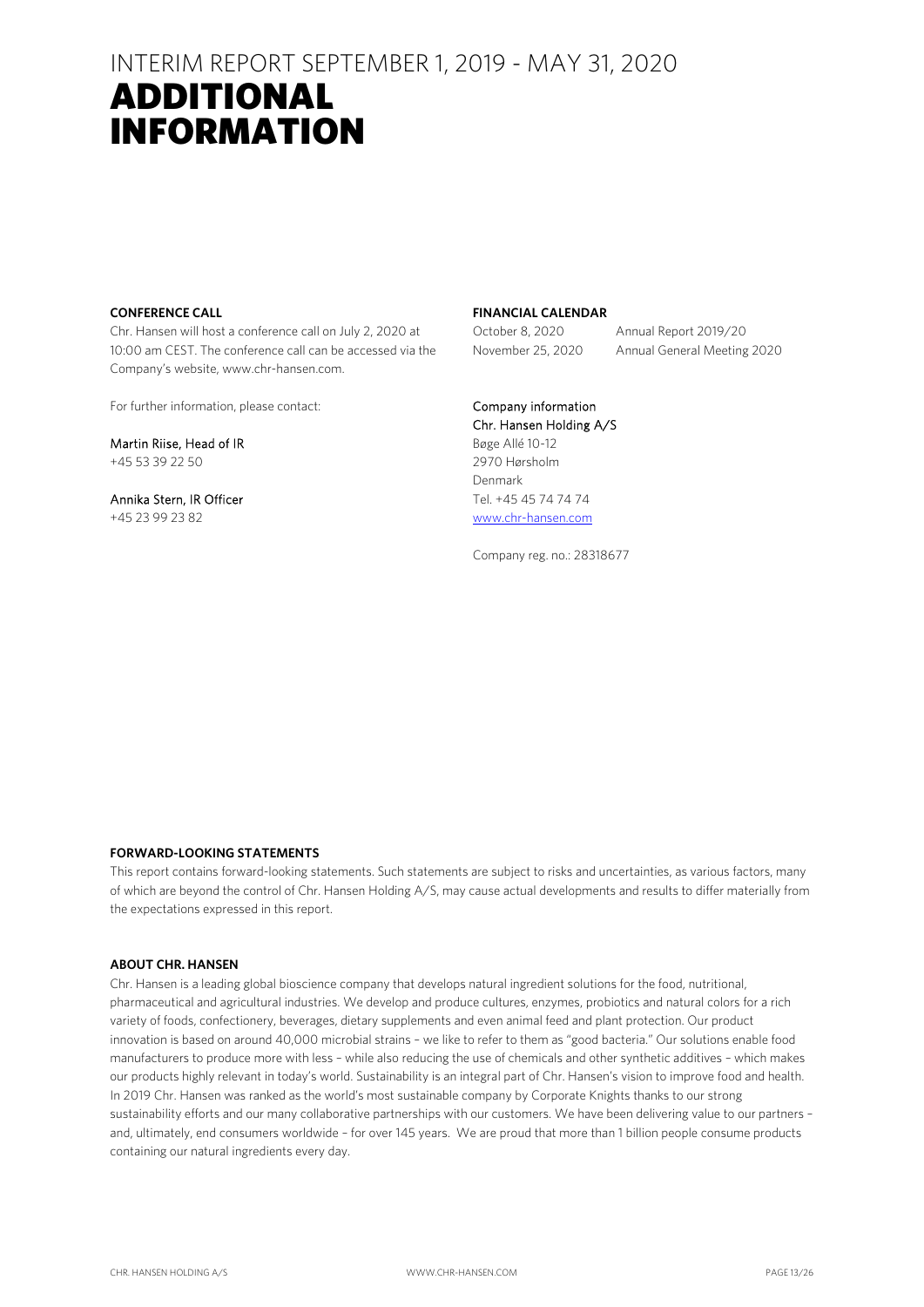INTERIM REPORT SEPTEMBER 1, 2019 - MAY 31, 2020 **INCOME STATEMENT** 

|                                            | Q <sub>3</sub> | Q <sub>3</sub> | <b>YTD</b> | <b>YTD</b> |
|--------------------------------------------|----------------|----------------|------------|------------|
| EUR million                                | 2019/20        | 2018/19        | 2019/20    | 2018/19    |
|                                            |                |                |            |            |
| <b>REVENUE</b>                             | 313.8          | 302.0          | 880.9      | 855.2      |
| Cost of sales                              | (141.5)        | (131.2)        | (396.2)    | (381.4)    |
| <b>Gross profit</b>                        | 172.3          | 170.8          | 484.7      | 473.8      |
| Research and development expenses          | (21.9)         | (20.1)         | (64.8)     | (59.4)     |
| Sales and marketing expenses               | (37.9)         | (40.4)         | (120.4)    | (117.4)    |
| Administrative expenses                    | (16.4)         | (19.0)         | (51.9)     | (57.5)     |
| Other operating income                     | 0.3            | 0.5            | 2.4        | 4.1        |
| Other operating expenses                   | 0.1            | (0.1)          | (0.2)      | (2.3)      |
| Operating profit before special items      | 96.5           | 91.7           | 249.8      | 241.3      |
| Special items                              | (2.9)          | (0.4)          | (5.1)      | (1.4)      |
| <b>Operating profit (EBIT)</b>             | 93.6           | 91.3           | 244.7      | 239.9      |
| Net financial expenses                     | (1.3)          | (4.9)          | (9.3)      | (11.8)     |
| Share of loss of associates/joint ventures | (1.4)          |                | (3.2)      |            |
| Profit before tax                          | 90.9           | 86.4           | 232.2      | 228.1      |
| Income taxes                               | (20.9)         | (19.9)         | (53.4)     | (52.5)     |
| Profit for the period                      | 70.0           | 66.5           | 178.8      | 175.6      |
| Attributable to:                           |                |                |            |            |
| Shareholders of Chr. Hansen Holding A/S    | 70.0           | 66.5           | 178.8      | 175.6      |
| Earnings per share (EUR)                   | 0.53           | 0.50           | 1.35       | 1.33       |
| Earnings per share, diluted (EUR)          | 0.53           | 0.50           | 1.35       | 1.33       |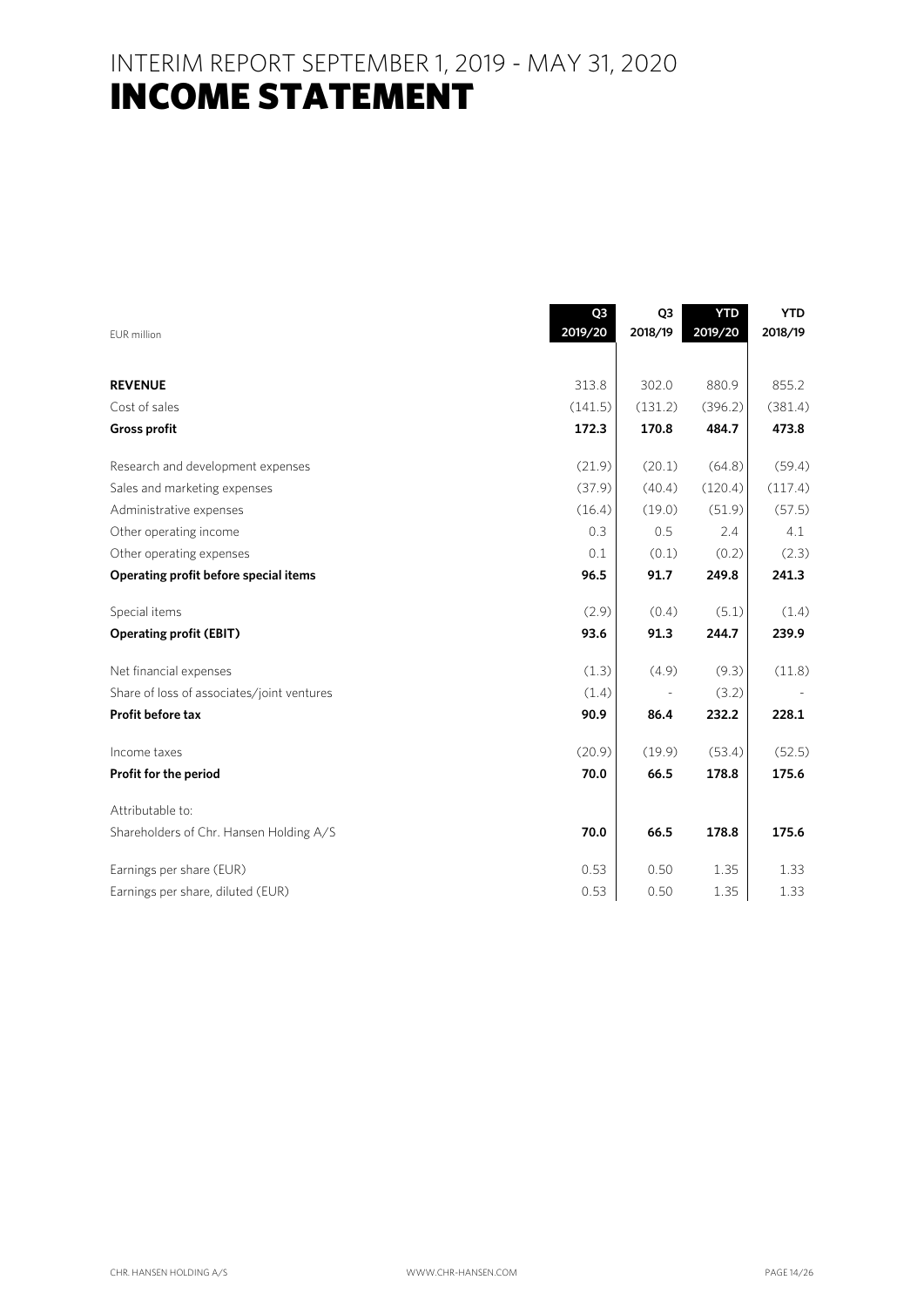### INTERIM REPORT SEPTEMBER 1, 2019 - MAY 31, 2020 STATEMENT OF COMPREHENSIVE INCOME

| <b>EUR</b> million                                                                                        | Q <sub>3</sub><br>2019/20 | Q3<br>2018/19 | <b>YTD</b><br>2019/20 | <b>YTD</b><br>2018/19 |
|-----------------------------------------------------------------------------------------------------------|---------------------------|---------------|-----------------------|-----------------------|
| Profit for the period                                                                                     | 70.0                      | 66.5          | 178.8                 | 175.6                 |
| Items that will not be reclassified subsequently to the income statement:                                 |                           |               |                       |                       |
| Remeasurements of defined benefits plans                                                                  |                           |               |                       |                       |
| Items that will be reclassified subsequently to the income statement when<br>specific conditions are met: |                           |               |                       |                       |
| Currency translation of foreign Group companies                                                           | (11.9)                    | (0.6)         | (14.5)                | 6.5                   |
| Cash flow hedge                                                                                           | (1.0)                     | (2.7)         | (0.5)                 | (5.2)                 |
| Tax related to cash flow hedges                                                                           | 0.3                       | 0.6           | 0.3                   | 1.1                   |
| Other comprehensive income for the period                                                                 | (12.6)                    | (2.7)         | (14.7)                | 2.4                   |
| Total comprehensive income for the period                                                                 | 57.4                      | 63.8          | 164.1                 | 178.0                 |
| Attributable to:                                                                                          |                           |               |                       |                       |
| Shareholders of Chr. Hansen Holding A/S                                                                   | 57.4                      | 63.8          | 164.1                 | 178.0                 |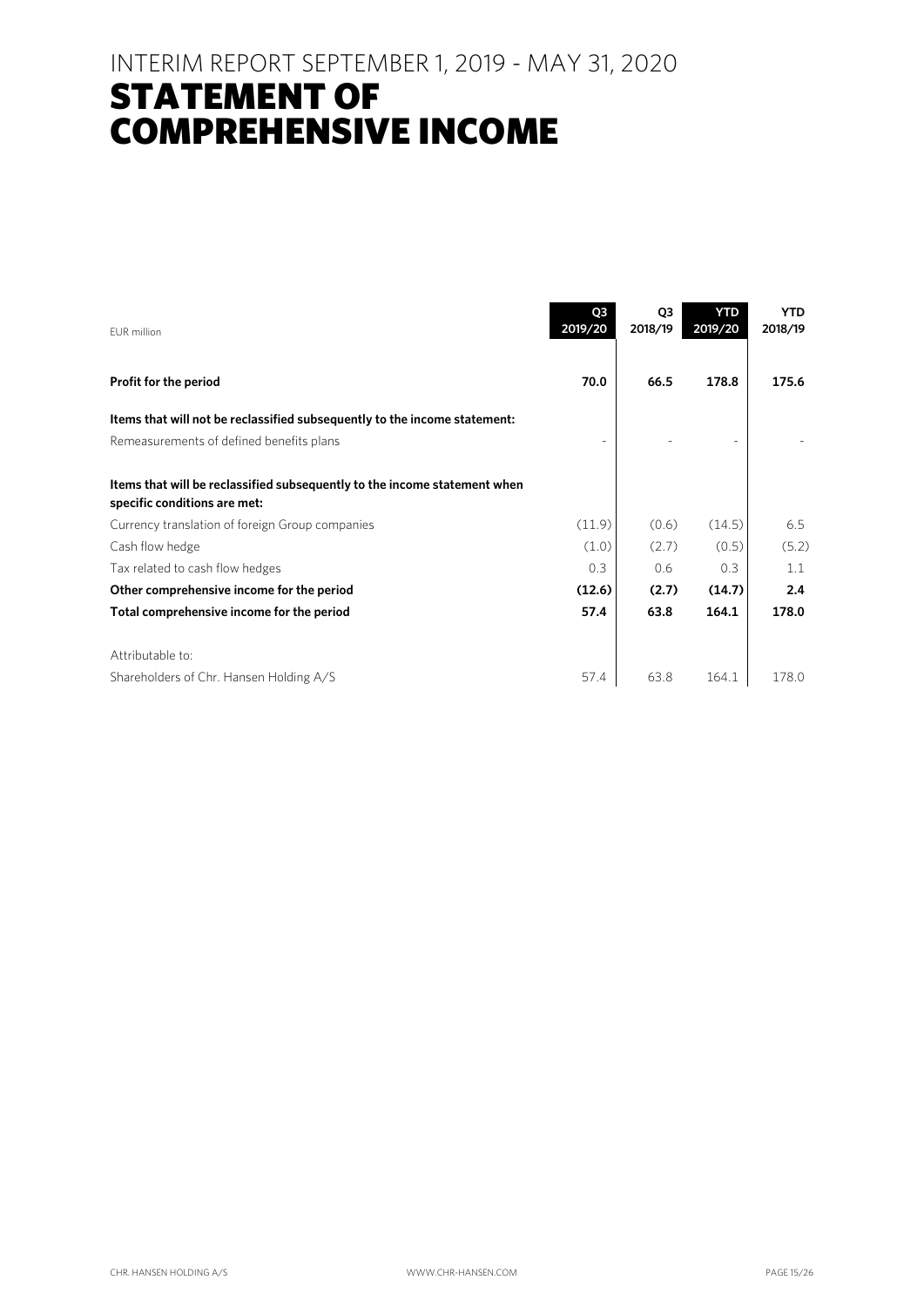### INTERIM REPORT SEPTEMBER 1, 2019 - MAY 31, 2020 BALANCE SHEET

| <b>EUR</b> million                        | May 31, 2020 | May 31, 2019 | Aug 31, 2019 |
|-------------------------------------------|--------------|--------------|--------------|
| <b>ASSETS</b>                             |              |              |              |
| <b>Non-current assets</b>                 |              |              |              |
| Intangible assets                         |              |              |              |
| Goodwill                                  | 861.0        | 771.9        | 772.9        |
| Other intangible assets                   | 202.4        | 173.0        | 172.3        |
| Intangible assets in progress             | 55.4         | 52.3         | 53.2         |
| <b>Total intangible assets</b>            | 1,118.8      | 997.2        | 998.4        |
| Property, plant and equipment             |              |              |              |
| Land and buildings                        | 252.1        | 160.0        | 207.1        |
| Plant and machinery                       | 201.3        | 200.8        | 200.7        |
| Other fixtures and equipment              | 36.4         | 27.4         | 31.6         |
| Property, plant and equipment in progress | 160.2        | 125.9        | 138.4        |
| Total property, plant and equipment       | 650.0        | 514.1        | 577.8        |
| Other non-current assets                  |              |              |              |
| Investment in joint ventures              | 9.6          |              |              |
| Receivables from joint ventures           | 5.1          |              |              |
| Deferred tax                              | 8.0          | 8.3          | 7.6          |
| Total other non-current assets            | 22.7         | 8.3          | 7.6          |
| <b>Total non-current assets</b>           | 1,791.5      | 1,519.6      | 1,583.8      |
| <b>Current assets</b>                     |              |              |              |
| <b>Inventories</b>                        |              |              |              |
| Raw materials and consumables             | 46.0         | 33.4         | 30.0         |
| Work in progress                          | 63.2         | 63.7         | 59.8         |
| Finished goods and goods for resale       | 69.6         | 74.3         | 70.2         |
| <b>Total inventories</b>                  | 178.8        | 171.4        | 160.0        |
| <b>Receivables</b>                        |              |              |              |
| Trade receivables                         | 176.0        | 182.8        | 192.7        |
| Tax receivables                           | 1.7          | 2.5          | 3.8          |
| Other receivables                         | 25.2         | 18.5         | 19.1         |
| Prepayments                               | 12.1         | 11.8         | 11.0         |
| <b>Total receivables</b>                  | 215.0        | 215.6        | 226.6        |
| Cash and cash equivalents                 | 81.9         | 68.3         | 87.4         |
| <b>Total current assets</b>               | 475.7        | 455.3        | 474.0        |
| <b>Total assets</b>                       | 2,267.2      | 1,974.9      | 2,057.8      |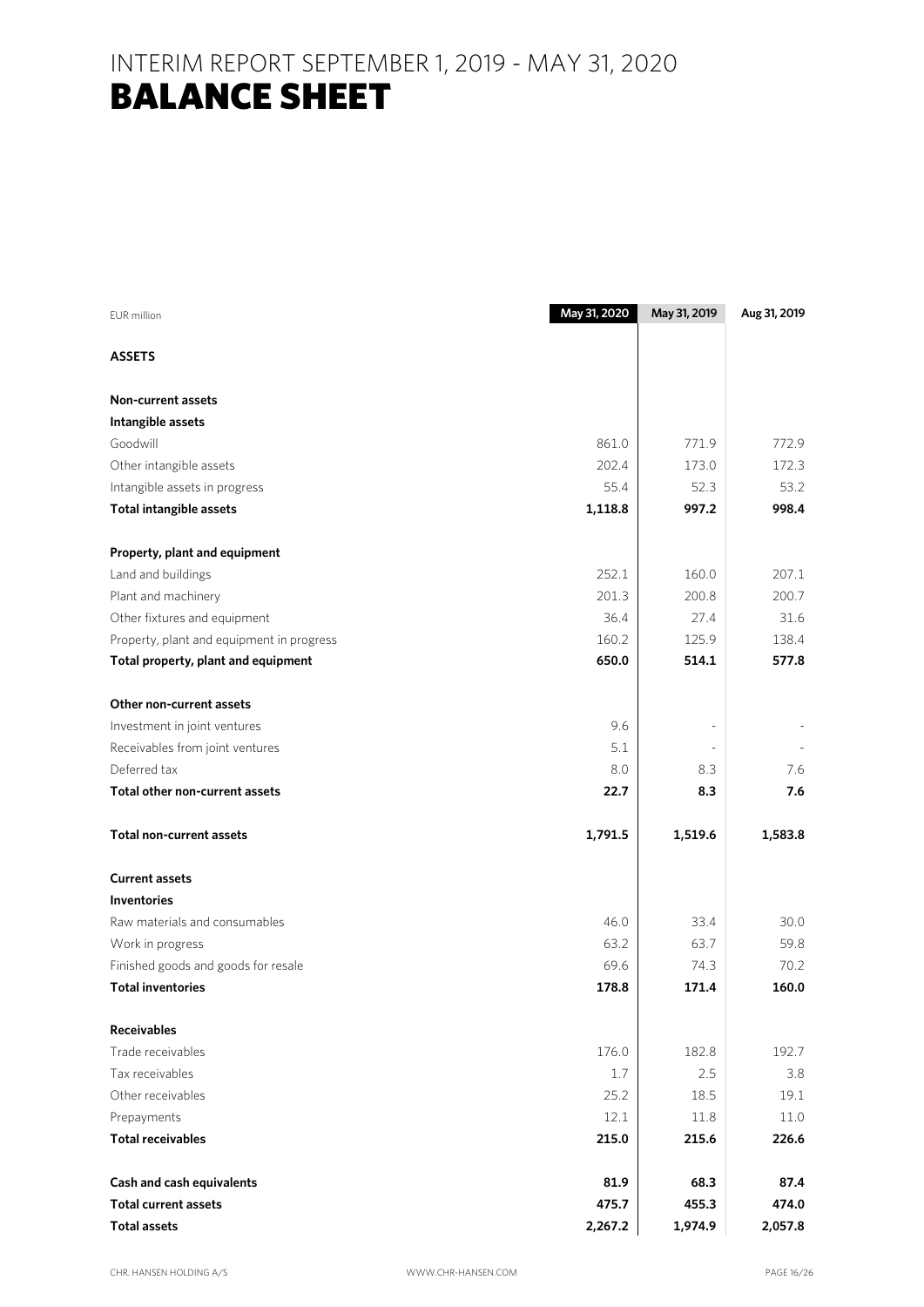### INTERIM REPORT SEPTEMBER 1, 2019 - MAY 31, 2020 BALANCE SHEET

| <b>EUR</b> million                   | May 31, 2020 | May 31, 2019 | Aug 31, 2019 |
|--------------------------------------|--------------|--------------|--------------|
| <b>EQUITY AND LIABILITIES</b>        |              |              |              |
| <b>Equity</b>                        |              |              |              |
| Share capital                        | 176.8        | 176.5        | 176.8        |
| Reserves                             | 663.9        | 660.5        | 620.4        |
| <b>Total equity</b>                  | 840.7        | 837.0        | 797.2        |
| <b>Liabilities</b>                   |              |              |              |
| <b>Non-current liabilities</b>       |              |              |              |
| Employee benefit obligations         | 8.0          | 7.3          | 7.8          |
| Deferred tax                         | 104.3        | 89.5         | 91.2         |
| Provisions                           | 3.8          | 2.9          | 3.7          |
| Borrowings                           | 676.3        | 670.5        | 668.9        |
| Lease liabilities                    | 91.8         |              | 54.6         |
| Tax payables                         | 15.6         | 15.6         | 15.6         |
| Deferred gain                        | 48.3         |              | 49.6         |
| Other payables                       |              |              | 8.3          |
| <b>Total non-current liabilities</b> | 948.1        | 785.8        | 899.7        |
| <b>Current liabilities</b>           |              |              |              |
| Provisions                           |              |              | 0.1          |
| <b>Borrowings</b>                    | 203.2        | 137.8        | 96.2         |
| Lease liabilities                    | 12.8         |              | 2.1          |
| Prepayments from customers           | 0.4          | 0.4          | 0.2          |
| Trade payables                       | 101.9        | 87.5         | 132.1        |
| Tax payables                         | 29.8         | 27.2         | 40.7         |
| Deferred gain                        | 1.8          |              | 1.8          |
| Other payables                       | 128.5        | 99.2         | 87.7         |
| <b>Total current liabilities</b>     | 478.4        | 352.1        | 360.9        |
| <b>Total liabilities</b>             | 1,426.5      | 1,137.9      | 1,260.6      |
| <b>Total equity and liabilities</b>  | 2,267.2      | 1,974.9      | 2,057.8      |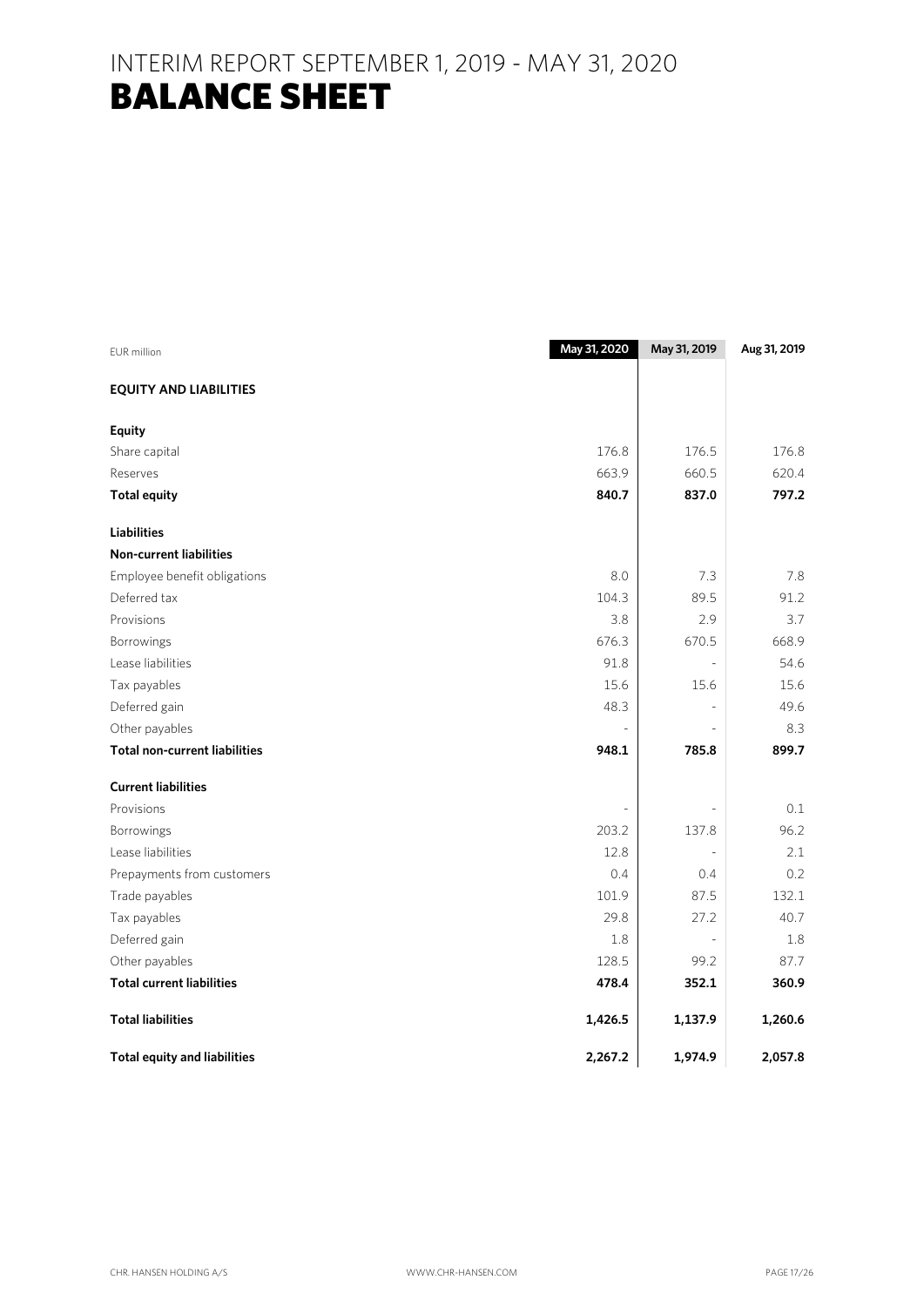### INTERIM REPORT SEPTEMBER 1, 2019 - MAY 31, 2020

### STATEMENT OF CHANGES IN EQUITY

|                                              |                          |                         |                            |                      | 2019/20      |
|----------------------------------------------|--------------------------|-------------------------|----------------------------|----------------------|--------------|
| EUR million                                  |                          |                         |                            |                      |              |
|                                              | Share capital            | Currency<br>translation | <b>Cash flow</b><br>hedges | Retained<br>earnings | <b>Total</b> |
| Equity at September 1, 2019                  | 176.8                    | (45.3)                  | (6.2)                      | 671.9                | 797.2        |
| Total comprehensive income for the year, cf. |                          |                         |                            |                      |              |
| statement of comprehensive income            | $\overline{\phantom{0}}$ | (14.5)                  | (0.2)                      | 178.8                | 164.1        |
| <b>Transactions with owners:</b>             |                          |                         |                            |                      |              |
| Share-based payment                          | $\overline{\phantom{0}}$ |                         |                            | 4.1                  | 4.1          |
| Dividend                                     |                          |                         |                            | (124.7)              | (124.7)      |
| Equity at May 31, 2020                       | 176.8                    | (59.8)                  | (6.4)                      | 730.1                | 840.7        |

|                                              |                          |                         |                            |                             | 2018/19 |
|----------------------------------------------|--------------------------|-------------------------|----------------------------|-----------------------------|---------|
| EUR million                                  | Share capital            | Currency<br>translation | <b>Cash flow</b><br>hedges | <b>Retained</b><br>earnings | Total   |
| Equity at September 1, 2018                  | 176.8                    | (51.0)                  | (0.7)                      | 646.5                       | 771.6   |
| Total comprehensive income for the year, cf. |                          |                         |                            |                             |         |
| statement of comprehensive income            | (0.3)                    | 6.8                     | (4.1)                      | 175.6                       | 178.0   |
| <b>Transactions with owners:</b>             |                          |                         |                            |                             |         |
| Purchase of treasury shares                  |                          |                         |                            | (2.2)                       | (2.2)   |
| Share-based payment                          | $\overline{\phantom{a}}$ | ٠                       |                            | 3.8                         | 3.8     |
| Dividend                                     |                          |                         |                            | (114.2)                     | (114.2) |
| Equity at May 31, 2019                       | 176.5                    | (44.2)                  | (4.8)                      | 709.5                       | 837.0   |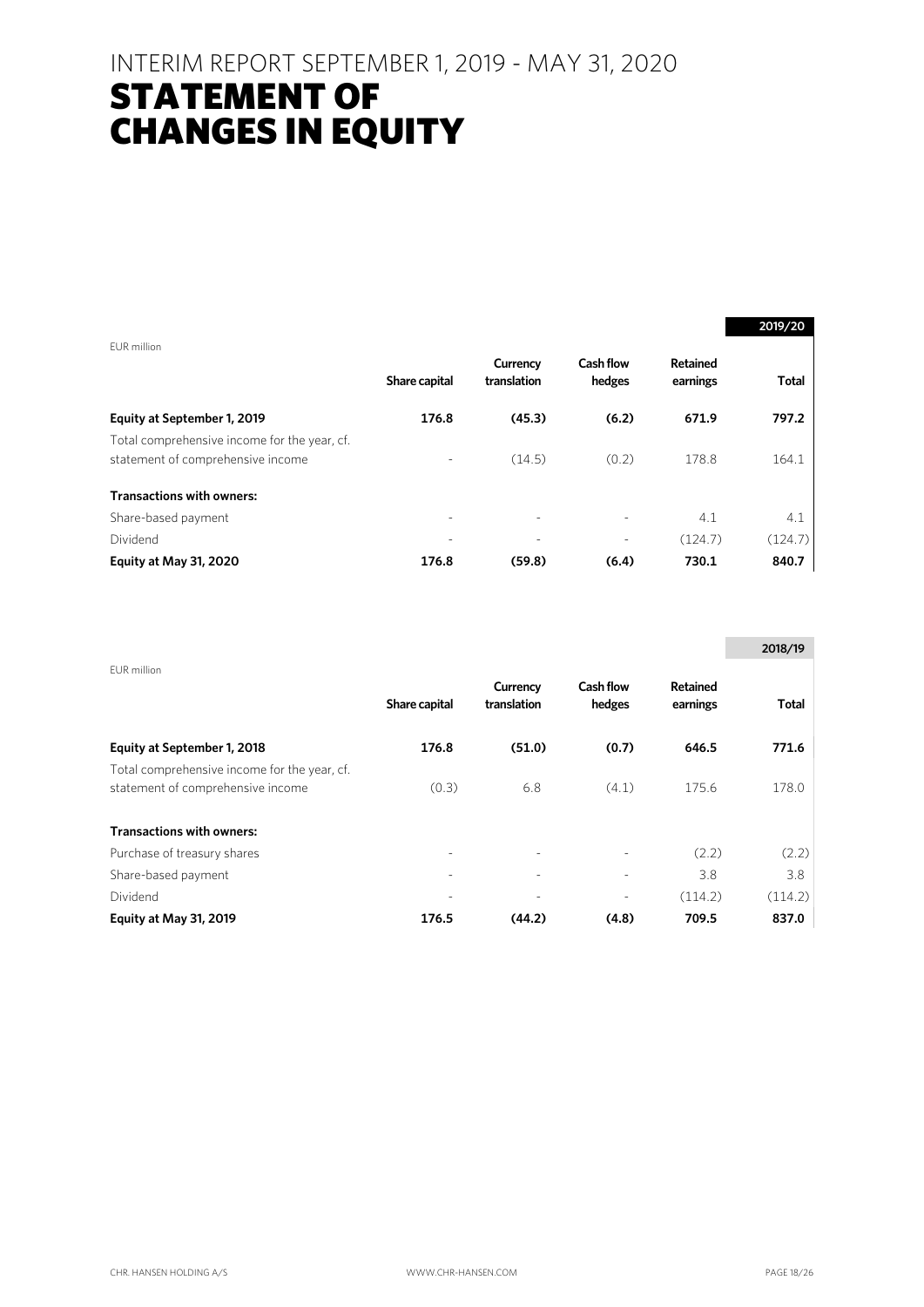INTERIM REPORT SEPTEMBER 1, 2019 - MAY 31, 2020 **CASH FLOW STATEMENT** 

#### EUR million **Q3 2019/20 Q3 2018/19 YTD 2019/20 YTD 2018/19 Operating profit** 93.6 91.3 244.7 239.9 Non-cash adjustments 20.7 15.3 60.4 47.4 Change in working capital  $\begin{array}{ccc} 31.4 & (4.8) & (14.5) & (62.2) \end{array}$ Interest payments made  $(3.1)$   $(2.4)$   $(9.4)$   $(7.6)$ Taxes paid (14.1) (14.2) (58.7) (65.7) **Cash flow from operating activities 128.5 85.2 222.5 151.8**  Investments in intangible assets (5.3) (6.9) (14.8) (16.6) Investments in property, plant and equipment  $(19.8)$   $(29.8)$   $(65.4)$   $(80.1)$ Cash flow used for operational investing activities (25.1) (36.7) (80.2) (96.7) **Free operating cash flow 103.4 103.4 48.5 142.3 55.1** Acquisition of entities, net of cash acquired (119.4) (0.5) (119.4) (9.8) Investment in joint ventures and the set of the set of the set of the set of the set of the set of the set of the set of the set of the set of the set of the set of the set of the set of the set of the set of the set of th Loan to joint ventures - - (5.1) - **Cash flow used for investing activities (144.5) (37.2) (210.2) (106.5) Free cash flow (16.0) 48.0 12.3 45.3**  Borrowings 212.5 212.5 212.5 212.5 212.5 212.5 212.5 212.5 212.5 212.5 212.5 212.5 212.5 212.5 212.5 212.5 212 Repayment of borrowings (58.2) (128.1) (215.0) (144.3) Purchase of treasury shares, net  $\sim$  -  $\sim$  -  $\sim$  -  $\sim$  -  $\sim$  (2.1) Dividends paid  $\begin{bmatrix} 114.2 \end{bmatrix}$ **Cash flow used in financing activities 31.3 (33.5) (15.2) (48.1) Net cash flow for the period 15.3 14.5 (2.9) (2.8) 14.5** (2.9) (2.8) Cash and cash equivalents, beginning of period 69.0 69.0 54.2 87.4 69.1 Unrealized exchange gains/(losses) included in cash and cash equivalents (2.4) (0.4) (2.6) 2.0 Net cash flow for the year 15.3 14.5 (2.9) (2.8) **Cash and cash equivalents, end of period 81.9 68.3 81.9 68.3**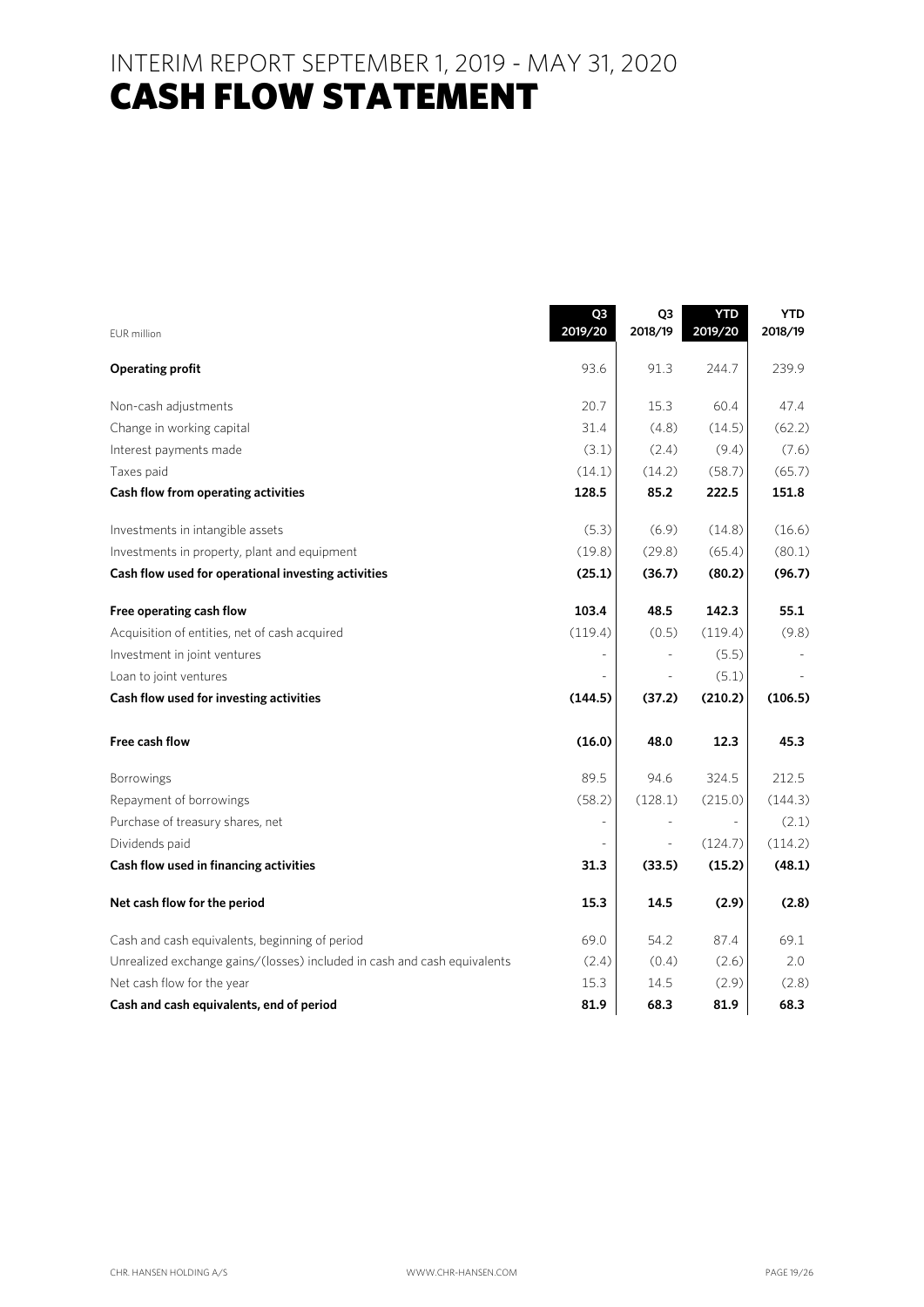This unaudited interim report has been prepared in accordance with IAS 34 and additional Danish regulations for the presentation of quarterly interim reports by listed companies. The interim report has been prepared in accordance with the accounting policies set out in the Annual Report for 2018/19, except for all new, amended or revised accounting standards and interpretations (IFRSs) adopted by the European Union effective for financial years beginning on or after January 1, 2019. Most relevant to the Group is IFRS 16 Leases.

#### **Impact of IFRS 16 Leases**

The Group implemented IFRS 16, Leases, effective January 1, 2019. Under IFRS 16, which replaces IAS 17, the lessee must recognize all leases with a term of more than 12 months, unless the leased asset is of low value. Accordingly, the Group's leases were recognized in the balance sheet at September 1, 2019 in the form of lease liabilities and lease assets representing the Groups right to use the underlying assets.

As regards the income statement, IFRS 16 implementation has resulted in lease payments being replaced by depreciation on leased assets and interest on lease liabilities.

The implementation of IFRS 16 resulted in almost all leased assets and liabilities being recognized in the statement of financial position, except for short-term leases and leases of low-value assets. The Group has applied the simplified transition approach and, accordingly, not restated the comparative figures. The impact in 2019/20 on EBIT was positive by EUR 0.3 million, depreciation increased by EUR 5,7 million. At September 1, 2019 net interest-bearing debt increased by EUR 45.6 million.

Any new leases entered in 2019/20 will be recognized as additions of lease assets and liabilities, respectively, which will enhance the effect on the above-mentioned accounting items and ratios in 2019/20.

#### Joint Ventures

Investments in Joint Ventures are recognized and measured under the equity method. The item "Investments in Joint Ventures" in the balance sheet include the proportionate ownership share of the net asset value of the enterprises calculated on the basis of the fair values of identifiable net assets at the time of acquisition with deduction or addition of unrealized intercompany profits or losses and with addition of the remaining value of any increases in value and goodwill calculated at the time of acquisition of the enterprises. Joint Ventures with a negative net asset value are recognized at EUR 0. Any legal or constructive obligation of the Parent Company to cover the negative balance of the enterprise is recognized in provisions.

#### **SIGNIFICANT ACCOUNTING ESTIMATES AND ASSUMPTIONS**

In preparing this interim report Management has made various accounting estimates and assumptions that may significantly influence the amounts recognized in the Consolidated Financial Statement and related information at the reporting date. The accounting estimates and assumptions which Management considers to be material for the preparation and understanding of the interim report are stated in Note 1.2 in the Annual Report 2018/19 and relate to, e.g., income taxes, goodwill, other intangible assets, inventories as well as acquisition of entities.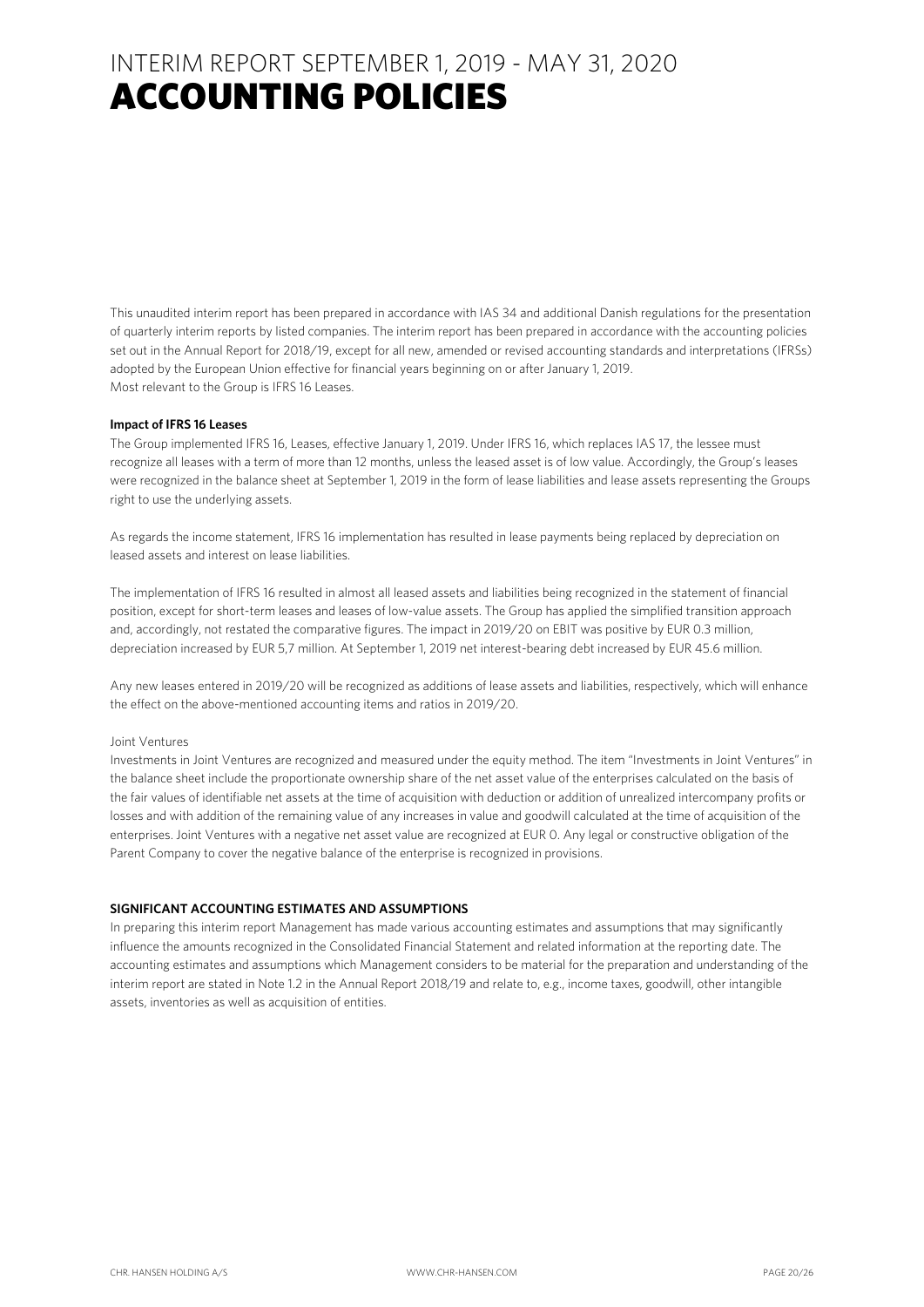| EUR million                                      |                                      |                              |                                 | Q3<br>2019/20 |
|--------------------------------------------------|--------------------------------------|------------------------------|---------------------------------|---------------|
|                                                  | Food<br>Cultures &<br><b>Enzymes</b> | Health &<br><b>Nutrition</b> | <b>Natural</b><br><b>Colors</b> | Group         |
| <b>INCOME STATEMENT</b>                          |                                      |                              |                                 |               |
| Revenue                                          | 181.2                                | 74.9                         | 57.7                            | 313.8         |
| EUR growth                                       | 3%                                   | 12%                          | $(2)\%$                         | 4%            |
| Organic growth                                   | 8%                                   | 12%                          | $1\%$                           | 7%            |
| Depreciation, amortization and impairment losses | (12.2)                               | (5.2)                        | (2.6)                           | (20.0)        |
| EBIT before special items                        | 62.3                                 | 26.0                         | 8.2                             | 96.5          |
| EBIT margin before special items                 | 34.4%                                | 34.7%                        | 14.3%                           | 30.8%         |
| Special items and net financial expenses         |                                      |                              |                                 | (5.6)         |
| <b>Profit before tax</b>                         |                                      |                              |                                 | 90.9          |

| EUR million                                      |                                      |                              |                                 | 2019/20 |
|--------------------------------------------------|--------------------------------------|------------------------------|---------------------------------|---------|
| <b>INCOME STATEMENT</b>                          | Food<br>Cultures &<br><b>Enzymes</b> | Health &<br><b>Nutrition</b> | <b>Natural</b><br><b>Colors</b> | Group   |
|                                                  |                                      |                              |                                 |         |
| Revenue                                          | 519.8                                | 195.9                        | 165.2                           | 880.9   |
| EUR growth                                       | 3%                                   | 7%                           | $(1)\%$                         | 3%      |
| Organic growth                                   | 5%                                   | 6%                           | $0\%$                           | 5%      |
| Depreciation, amortization and impairment losses | (35.0)                               | (15.4)                       | (7.5)                           | (57.9)  |
| EBIT before special items                        | 171.1                                | 58.1                         | 20.6                            | 249.8   |
| EBIT margin before special items                 | 32.9%                                | 29.7%                        | 12.4%                           | 28.4%   |
| Special items and net financial expenses         |                                      |                              |                                 | (17.6)  |
| <b>Profit before tax</b>                         |                                      |                              |                                 | 232.2   |

**YTD**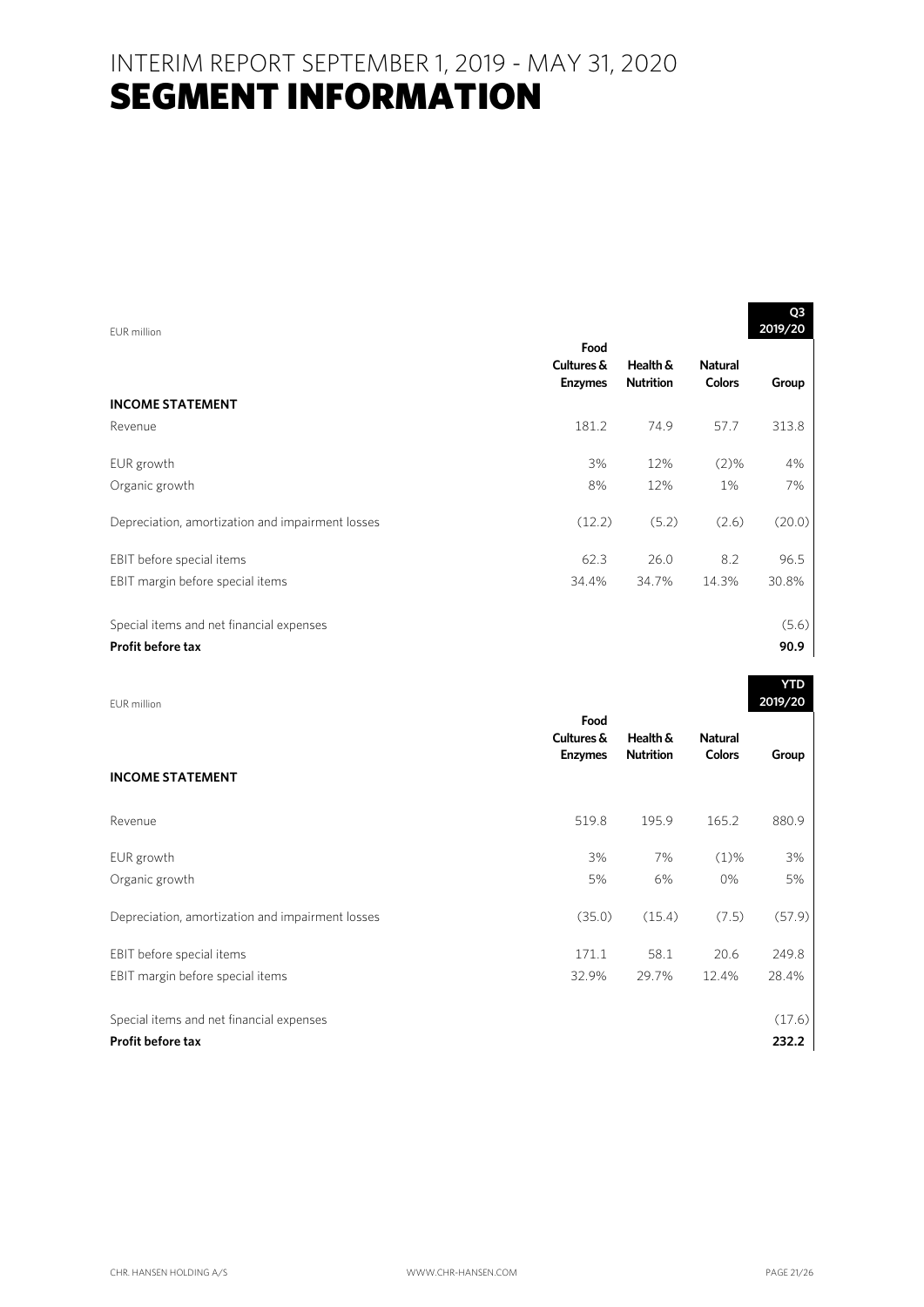(CONTINUED)

| EUR million                                      |                                      |                              |                                 | Q3<br>2018/19 |
|--------------------------------------------------|--------------------------------------|------------------------------|---------------------------------|---------------|
|                                                  | Food<br>Cultures &<br><b>Enzymes</b> | Health &<br><b>Nutrition</b> | <b>Natural</b><br><b>Colors</b> | Group         |
| <b>INCOME STATEMENT</b>                          |                                      |                              |                                 |               |
| Revenue                                          | 176.7                                | 66.5                         | 58.8                            | 302.0         |
| EUR growth                                       | 7%                                   | 13%                          | 2%                              | 7%            |
| Organic growth                                   | 8%                                   | 11%                          | 3%                              | 8%            |
| Depreciation, amortization and impairment losses | (9.9)                                | (4.6)                        | (1.7)                           | (16.2)        |
| EBIT before special items                        | 62.1                                 | 20.5                         | 9.1                             | 91.7          |
| EBIT margin before special items                 | 35.1%                                | 30.8%                        | 15.5%                           | 30.4%         |
| Special items and net financial expenses         |                                      |                              |                                 | (5.3)         |
| <b>Profit before tax</b>                         |                                      |                              |                                 | 86.4          |

| EUR million                                                   |                                      |                              |                                 | <b>YTD</b><br>2018/19 |
|---------------------------------------------------------------|--------------------------------------|------------------------------|---------------------------------|-----------------------|
| <b>INCOME STATEMENT</b>                                       | Food<br>Cultures &<br><b>Enzymes</b> | Health &<br><b>Nutrition</b> | <b>Natural</b><br><b>Colors</b> | Group                 |
| Revenue                                                       | 503.8                                | 184.6                        | 166.8                           | 855.2                 |
| EUR growth<br>Organic growth                                  | 6%<br>9%                             | 12%<br>11%                   | 3%<br>4%                        | 7%<br>9%              |
| Depreciation, amortization and impairment losses              | (28.9)                               | (13.7)                       | (5.1)                           | (47.7)                |
| EBIT before special items<br>EBIT margin before special items | 166.4<br>33.0%                       | 54.0<br>29.2%                | 20.9<br>12.5%                   | 241.3<br>28.2%        |
| Special items and net financial expenses                      |                                      |                              |                                 | (13.2)                |
| Profit before tax                                             |                                      |                              |                                 | 228.1                 |

**Q3 Q3**  $\sim$  200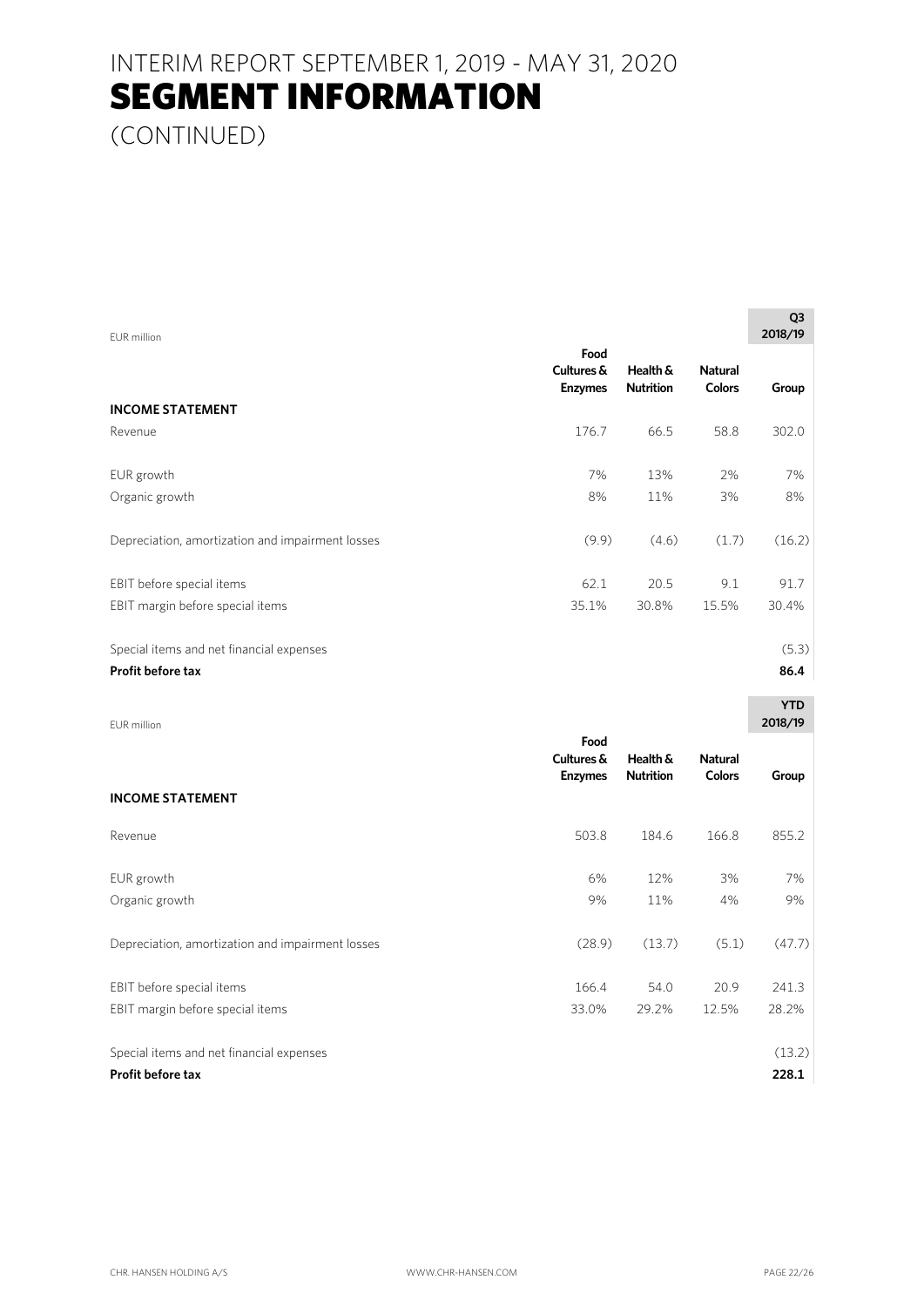(CONTINUED)

| EUR million                                             |                    |                  |                | 2020            |
|---------------------------------------------------------|--------------------|------------------|----------------|-----------------|
|                                                         | Food<br>Cultures & | Health &         | <b>Natural</b> |                 |
| <b>ASSETS</b>                                           | <b>Enzymes</b>     | <b>Nutrition</b> | <b>Colors</b>  | Group           |
| Goodwill                                                | 530.8              | 330.2            |                | 861.0           |
| Other intangible assets                                 | 100.6              | 139.5            | 17.7           | 257.8           |
| Intangible assets                                       | 631.4              | 469.7            | 17.7           | 1,118.8         |
| Property, plant and equipment                           | 412.6              | 154.1            | 83.3           | 650.0           |
| Total non-current assets excluding deferred tax         | 1,044.0            | 623.8            | 101.0          | 1,768.8         |
| Inventories                                             | 85.5               | 35.1             | 58.2           | 178.8           |
| Trade receivables                                       | 96.2               | 42.0             | 37.8           | 176.0           |
| Trade payables                                          | (50.0)             | (19.2)           | (32.7)         | (101.9)         |
| Net working capital                                     | 131.7              | 57.9             | 63.3           | 252.9           |
| Assets not allocated                                    |                    |                  |                | 143.6           |
| Group assets                                            |                    |                  |                | 2,267.2         |
| Invested capital excluding goodwill                     | 610.6              | 340.7            | 159.3          | 1,110.6         |
| <b>ROIC excluding goodwill</b>                          | 38.9%              | 24.3%            | 19.2%          | 31.8%           |
| Investment in non-current assets excluding deferred tax | 44.4               | 23.1             | 12.7           | 80.2            |
|                                                         |                    |                  |                | May 31,<br>2019 |
|                                                         | Food               |                  |                |                 |
|                                                         | Cultures &         | Health &         | <b>Natural</b> |                 |
| <b>ASSETS</b>                                           | <b>Enzymes</b>     | <b>Nutrition</b> | <b>Colors</b>  | Group           |
| Goodwill                                                | 534.7              | 237.2            | ÷              | 771.9           |
| Other intangible assets                                 | 103.4              | 103.9            | 18.0           | 225.3           |
| Intangible assets                                       | 638.1              | 341.1            | 18.0           | 997.2           |
| Property, plant and equipment                           | 332.7              | 125.3            | 56.1           | 514.1           |
| Total non-current assets excluding deferred tax         | 970.8              | 466.4            | 74.1           | 1,511.3         |
| Inventories                                             | 81.7               | 30.1             | 59.6           | 171.4           |
| Trade receivables                                       | 101.1              | 41.1             | 40.6           | 182.8           |
| Trade payables                                          | (43.0)             | (16.4)           | (28.1)         | (87.5)          |
| Net working capital                                     | 139.8              | 54.8             | 72.1           | 266.7           |
| Assets not allocated                                    |                    |                  |                | 109.4           |
| Group assets                                            |                    |                  |                | 1,974.9         |
| Invested capital excluding goodwill                     | 575.9              | 284.0            | 146.2          | 1,006.1         |
| <b>ROIC excluding goodwill</b>                          | 41.1%              | 26.7%            | 21.7%          | 34.3%           |
| Investment in non-current assets excluding deferred tax | 56.1               | 24.5             | 16.1           | 96.7            |

**May 31,**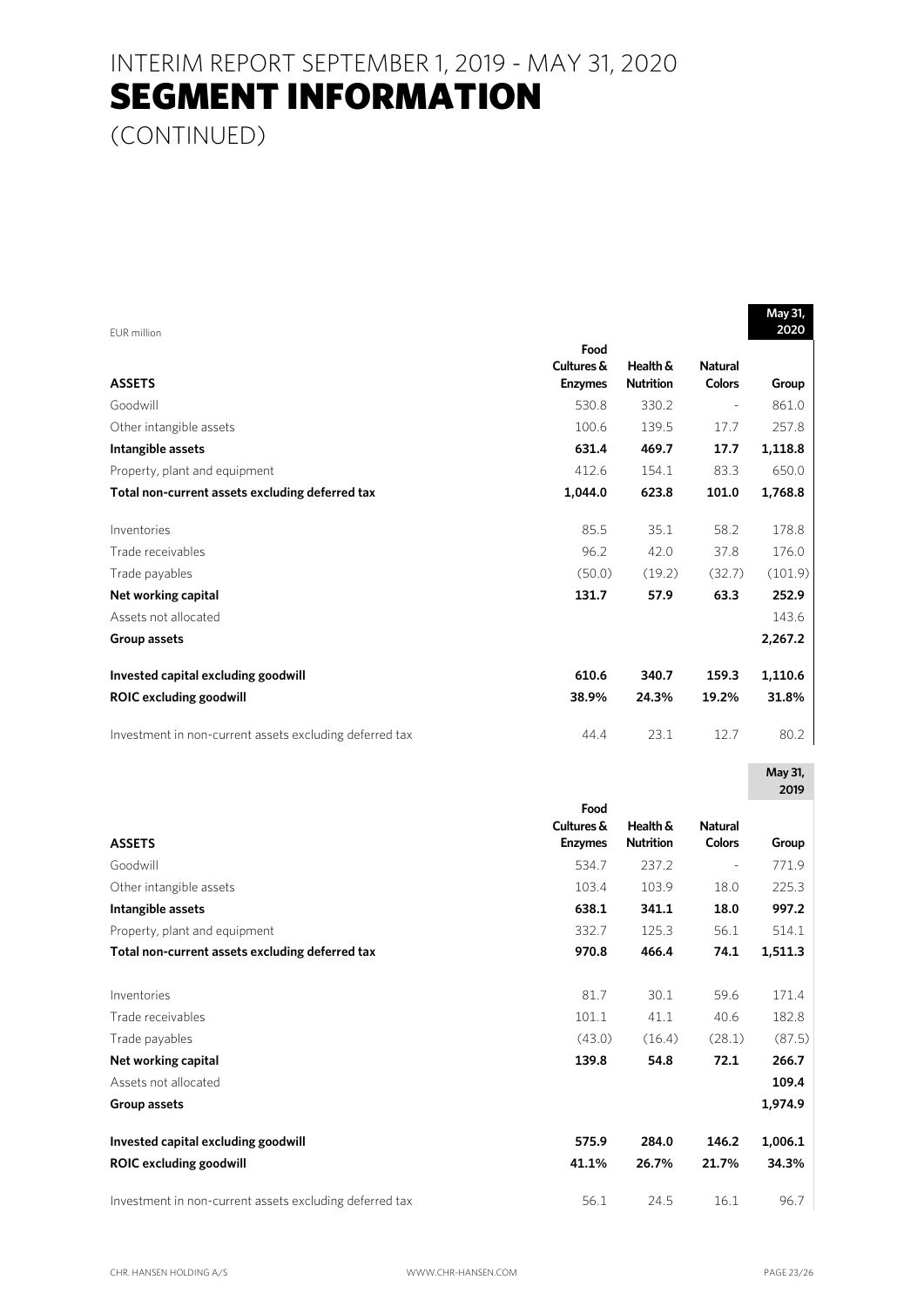(CONTINUED)

| <b>EUR</b> million                        |             |                         |             |              | 2019/20               |
|-------------------------------------------|-------------|-------------------------|-------------|--------------|-----------------------|
| <b>GEOGRAPHIC ALLOCATION</b>              | <b>EMEA</b> | <b>North</b><br>America | <b>APAC</b> | <b>LATAM</b> | Group                 |
| Revenue                                   | 139.6       | 85.2                    | 53.4        | 35.6         | 313.8                 |
| EUR growth                                | 3%          | 5%                      | 10%         | (3)%         | 4%                    |
| Organic growth                            | 6%          | 1%                      | 13%         | 20%          | 7%                    |
|                                           |             |                         |             |              | <b>YTD</b><br>2019/20 |
|                                           |             | <b>North</b>            |             |              |                       |
|                                           | <b>EMEA</b> | America                 | <b>APAC</b> | <b>LATAM</b> | Group                 |
| Revenue                                   | 376.6       | 246.1                   | 148.9       | 109.3        | 880.9                 |
| EUR growth                                | 1%          | 9%                      | 5%          | 1%           | 3%                    |
| Organic growth                            | $1\%$       | 5%                      | 5%          | 15%          | 5%                    |
| Non-current assets excluding deferred tax | 1,512.4     | 197.5                   | 18.0        | 40.9         | 1,768.8               |
|                                           |             |                         |             |              | Q3                    |
| <b>EUR</b> million                        |             | <b>North</b>            |             |              | 2018/19               |
|                                           | <b>EMEA</b> | America                 | <b>APAC</b> | <b>LATAM</b> | Group                 |
| Revenue                                   | 135.4       | 81.0                    | 48.6        | 37.0         | 302.0                 |
| EUR growth                                | 2%          | 17%                     | 3%          | 10%          | 7%                    |
| Organic growth                            | 4%          | 9%                      | 3%          | 27%          | 8%                    |
|                                           |             |                         |             |              | <b>YTD</b>            |
|                                           |             |                         |             |              | 2018/19               |
|                                           | <b>EMEA</b> | <b>North</b><br>America | <b>APAC</b> | <b>LATAM</b> | Group                 |
| Revenue                                   | 376.0       | 227.2                   | 142.7       | 109.3        | 855.2                 |
| EUR growth                                | 5%          | 12%                     | 4%          | 7%           | 7%                    |
| Organic growth                            | 7%          | 6%                      | 4%          | 27%          | 9%                    |

**Non-current assets excluding deferred tax 1,281.1 185.5 12.9 31.8 1,511.3** 

 $\overline{Q}$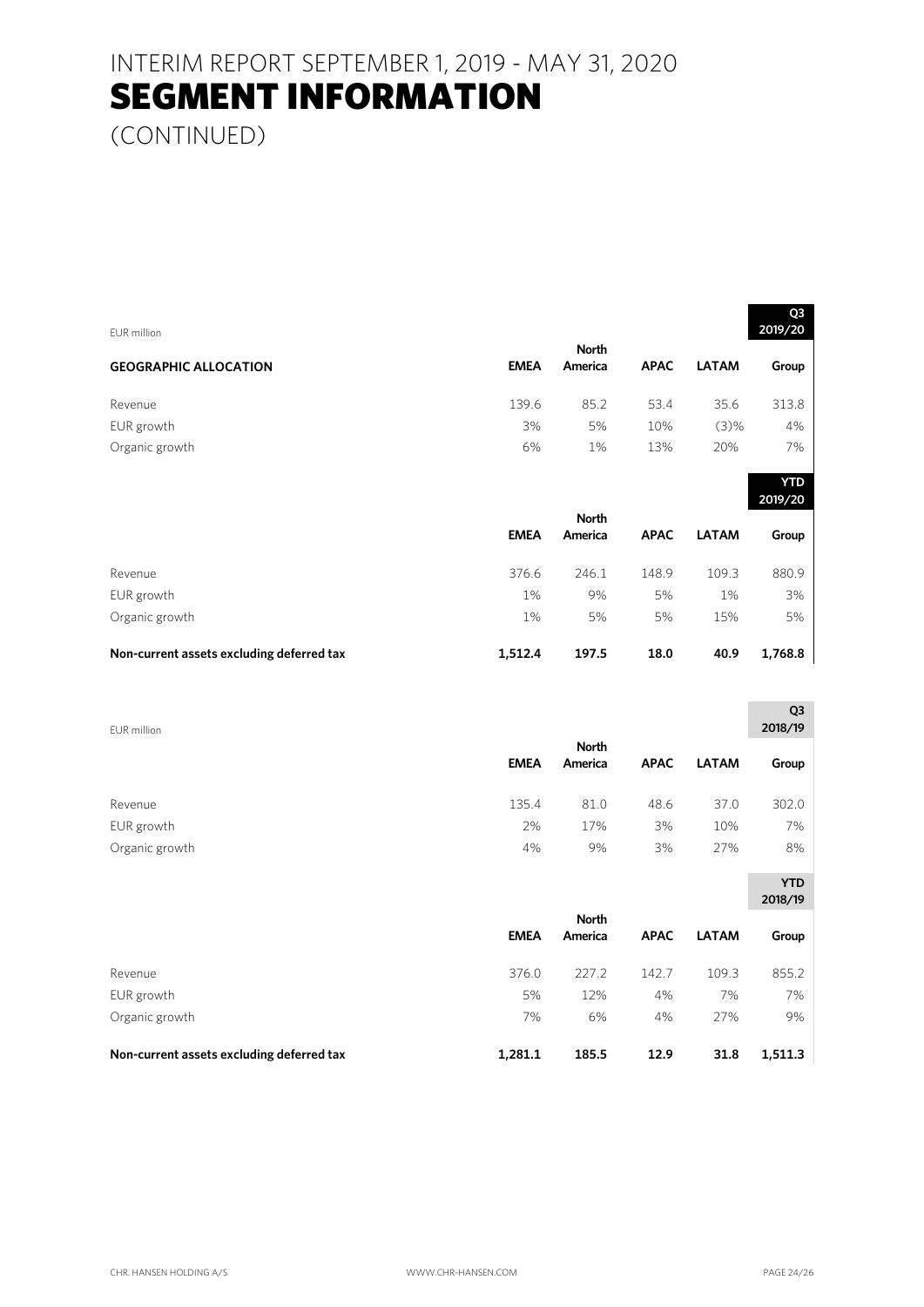### INTERIM REPORT SEPTEMBER 1, 2019 - MAY 31, 2020 ACQUISITIONS

On April 20, 2020, Chr. Hansen acquired full ownership of the HSO Health Care GmbH. The acquisition of the Austria-based B2B company expands Chr. Hansen's business within microbial solutions for women's health by strengthen and expand Chr. Hansen's global microbial platform. Chr. Hansen obtains access to intangible assets comprising product trademarks, patents and technology. The acquisition was conducted as a share deal.

Details of the purchase consideration, net assets acquired and goodwill are as follows:

| EUR million                       | 2019/20 |
|-----------------------------------|---------|
| <b>PURCHASE CONSIDERATION:</b>    |         |
| Cash paid                         | 119     |
| Net assets acquired               | (26)    |
| Adjustment for fair value of cash |         |
| <b>Goodwill from acquisition</b>  | 93      |

Goodwill represents competencies and synergies from innovation, optimization of sales and supply chain.

According to IFRS 3, the acquired assets are recognized at fair value in the opening balance based on market participants' use of assets, even if the acquirer does not intend to use them or does not intend to use them in a way that is similar to what would be expected.

A preliminary purchase price allocation based on estimates of the fair value of identified assets, liabilities and contingent liabilities has been included. The finalization of the purchase price allocation is still ongoing and might differ from the below.

| EUR million                               | 2019/20 |
|-------------------------------------------|---------|
| <b>FAIR VALUE OF NET ASSETS ACQUIRED:</b> |         |
| Intangible assets                         | 38      |
| Other receivables and payables, net       | (2)     |
| Deferred tax                              | (10)    |
| Net assets acquired                       | 26      |
| Fair value of total consideration         | 119     |
| <b>Goodwill from acquisition</b>          | 93      |

The costs totaling EUR 1.2 million relating to the acquisition of HSO Health Care are being expensed as special items.